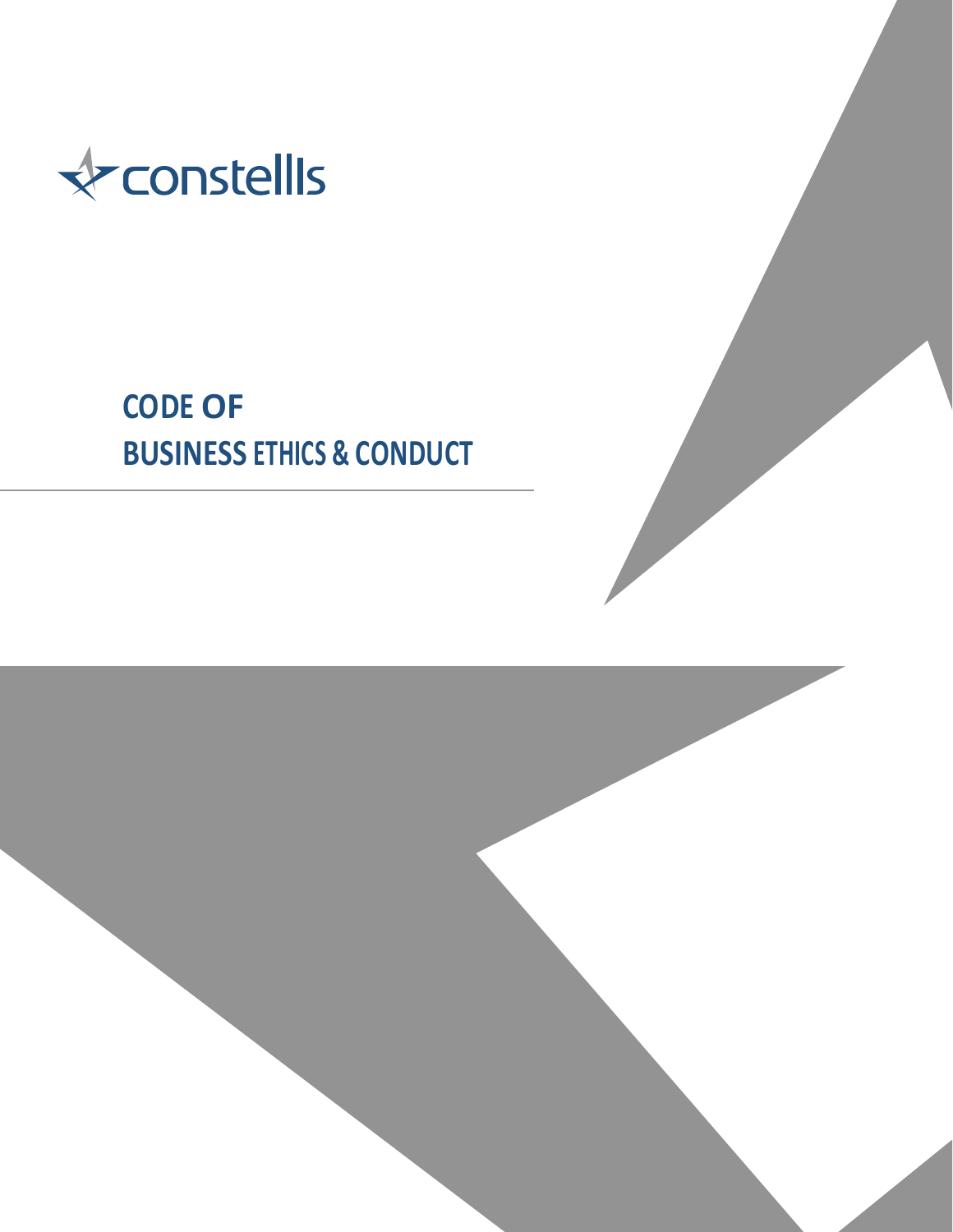

# **A LETTER FROM THE CHIEF EXECUTIVE OFFICER**

To Constellis Personnel and Partners Worldwide:

I am honored to serve as the Chief Executive Officer of Constellis. Through our legacy brands and collective heritage, we have earned an unmatched reputation for selfless service to our customers. As we move forward and expand our brand, we need to remain focused on our mission to maintain this reputation of excellence and integrity.

One key element of mission success is our Company's commitment to being an industry leader in compliance and ethical behavior. This commitment begins with our Board of Directors, myself, and the other members of the Executive Management Team, and flows down to every employee, contractor, and business partner. Everyone associated with Constellis plays an important role in this culture of compliance.

Countlessstudies have extolled the values of a having a culture of compliance and the operational benefits that stem from having an integrated approach to operations, governance, risk, and compliance. Maintaining a reputation for compliance enables us to become trusted partners with our customers and stakeholders who know they can rely on our commitment to act ethically and responsibly when faced with difficult decisions.

Please take some time to read our Code of Business Ethics and Conduct. If you have any suggestions on how we can improve our Code, please reach out to the Legal Department.

As a reminder, and as part of our culture of compliance, you are required to report any violations of the Code. Please be assured that I will not tolerate retaliation against personnel who raise ethical or other compliance concerns in order to make us a better, stronger, and more principled organization.

Thank you,

 $\mathbb{L}^m$ 

Terry Ryan Chief Executive Officer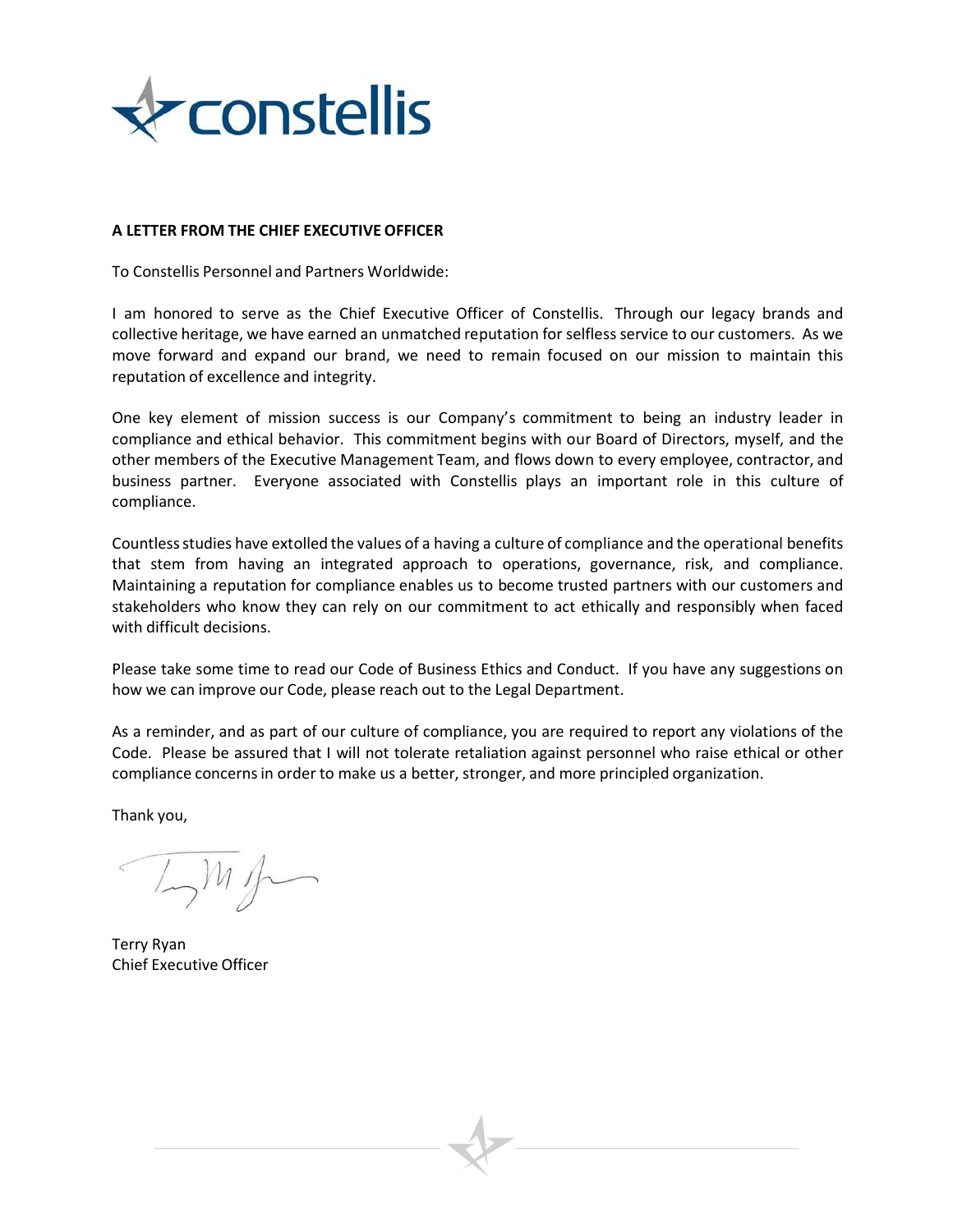

# **Table of Contents**

| 1.0  |                                                                                      |  |  |
|------|--------------------------------------------------------------------------------------|--|--|
| 1.1  |                                                                                      |  |  |
| 1.2  | Accountability for Upholding the Code and Related Constellis Policies & Procedures 1 |  |  |
| 2.0  |                                                                                      |  |  |
| 2.1  |                                                                                      |  |  |
| 2.2  |                                                                                      |  |  |
| 2.3  |                                                                                      |  |  |
| 3.0  |                                                                                      |  |  |
| 3.1  |                                                                                      |  |  |
| 3.2  |                                                                                      |  |  |
| 3.3  |                                                                                      |  |  |
| 3.4  |                                                                                      |  |  |
| 3.5  |                                                                                      |  |  |
| 3.6  |                                                                                      |  |  |
|      |                                                                                      |  |  |
| 4.0  |                                                                                      |  |  |
| 4.1  |                                                                                      |  |  |
| 4.2  |                                                                                      |  |  |
| 4.3  |                                                                                      |  |  |
| 4.4  |                                                                                      |  |  |
| 4.5  |                                                                                      |  |  |
| 4.6  |                                                                                      |  |  |
| 4.7  |                                                                                      |  |  |
| 4.8  |                                                                                      |  |  |
| 4.9  |                                                                                      |  |  |
| 4.10 |                                                                                      |  |  |
| 5.0  |                                                                                      |  |  |
| 5.1  |                                                                                      |  |  |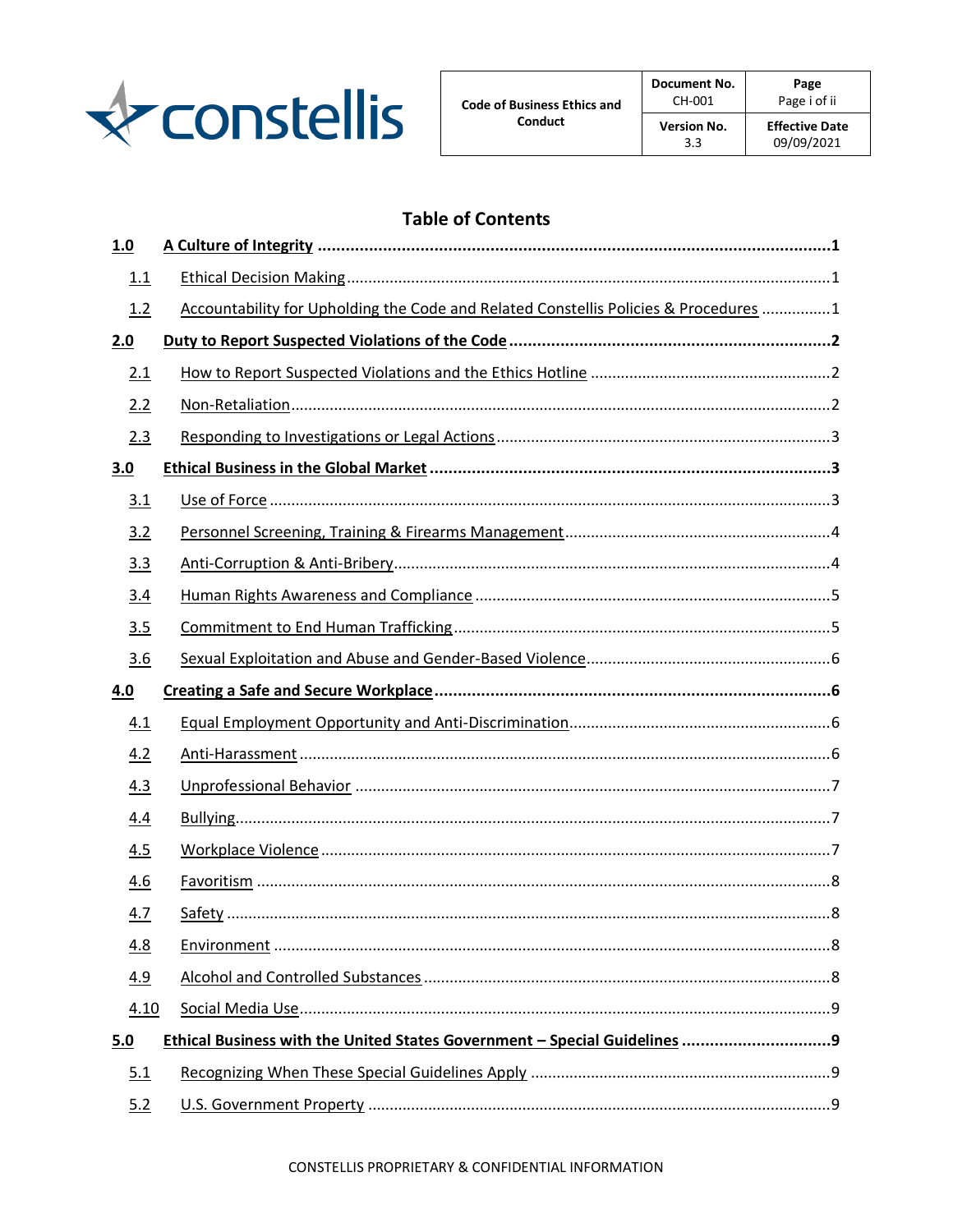

| 5.3 |                                                                                     |
|-----|-------------------------------------------------------------------------------------|
| 5.4 |                                                                                     |
| 5.5 |                                                                                     |
| 5.6 |                                                                                     |
| 5.7 |                                                                                     |
| 6.0 |                                                                                     |
| 6.1 | Statement of Conformance (Management System for Quality of Private Security Company |
| 6.2 |                                                                                     |
| 6.3 |                                                                                     |
| 6.4 |                                                                                     |
| 7.0 |                                                                                     |
| 7.1 |                                                                                     |
| 7.2 |                                                                                     |
| 7.3 |                                                                                     |
| 7.4 |                                                                                     |
| 8.0 |                                                                                     |
| 9.0 |                                                                                     |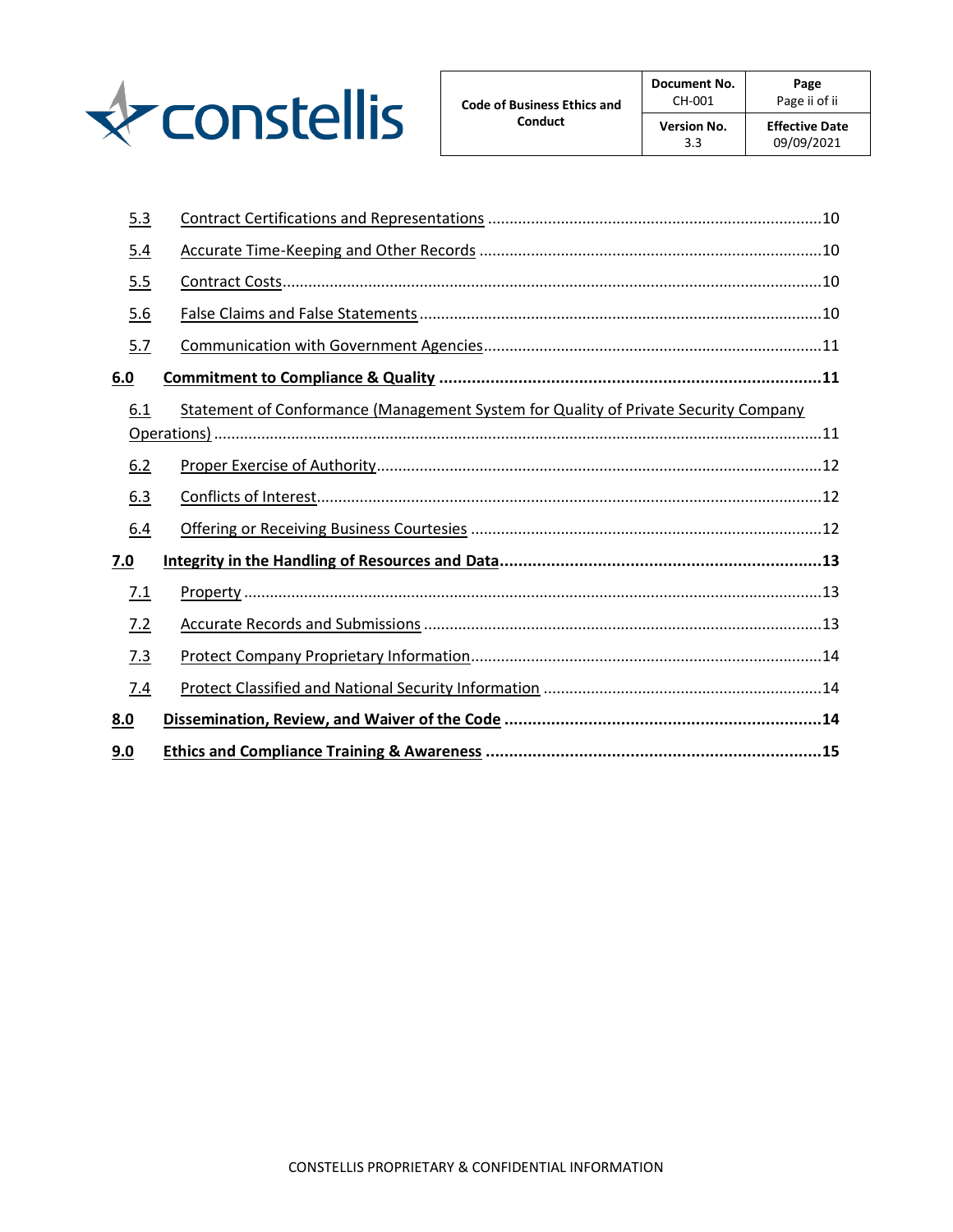

| <b>Code of Business Ethics and</b> | <b>Document No.</b><br>CH-001 | Page<br>Page 1 of 15  |
|------------------------------------|-------------------------------|-----------------------|
| Conduct                            | <b>Version No.</b>            | <b>Effective Date</b> |
|                                    | 3.3                           | 09/09/2021            |

# <span id="page-4-0"></span>**1.0 A Culture of Integrity**

Constellis Holdings, LLC and its affiliates (herein, "Constellis" or the "Company") are committed to conducting business honestly, ethically, and in accordance with applicable laws and regulations of the United States and other countries and jurisdictions in which we operate. We are also committed to the highest ethical standards, and all employees and applicable third parties are expected to adhere strictly to our Code of Business Ethics and Conduct (the "Code"). This Code applies to all affiliates, as well as officers, employees, and members of the Board of Directors, and also to "third parties," which include independent contractors, subcontractors, agents, consultants, and anyone representing or acting on behalf of the Company (collectively, "Personnel").

The responsibility of complying with this Code rests with all Personnel. If there are any questions, Personnel should seek assistance or clarification in order to avoid unethical or illegal business conduct. Compliance with all applicable laws, regulations, this Code, Company policies, and sound ethical practices will be taken into account when reviewing the performance of all Personnel. Failure to follow all laws, regulations, this Code, or applicable Company policies can subject an employee to discipline, up to and including termination of employment. Lastly, this Code is not intended to be a complete discussion of all laws and regulations under which Personnel operate. It is also not intended to account for all situations that Personnel might face. It is the duty of all Personnel to seek out answers to any questions they might have regarding ethical responsibilities.

# <span id="page-4-1"></span>**1.1 Ethical Decision Making**

Although Constellis believes that Personnel will be guided to the right decisions by their own personal values, discretion, and good judgment, there are times when a situation may not be clear. It is not always easy to determine the ethical thing to do in a business situation. Personnel must always consider how his or her behavior and actions affect the integrity, credibility, and reputation of the Company as a whole. If you encounter a situation and are not sure of the appropriate course of action, you should always discuss the issue with your supervisor, consult the Chief Legal Officer or his or her designee, or contact the Ethics Hotline.

# <span id="page-4-2"></span>**1.2 Accountability for Upholding the Code and Related Constellis Policies & Procedures**

All Company employees are responsible for adherence to the standards of conduct set forth in this Code as well as abiding by all Constellis Policies and Procedures that govern their employment. All Company employees are also responsible for raising questions or concerns that the standards set forth in this Code and other Company Policies and Procedures are not being met. Company supervisors and managers must be particularly careful with their words and conduct to avoid placing, or seeming to place, pressure on subordinates that could cause them to perform in a way that is contrary to the ethical standards set forth in this Code and Company Policies. All employees are held accountable to these standards and violations of this Code or Company Policy may lead to discipline, up to and including termination. All employees should familiarize themselves with all Company Policies not specifically referenced in this Code. All Company Policies are available on the Constellis Policy Portal.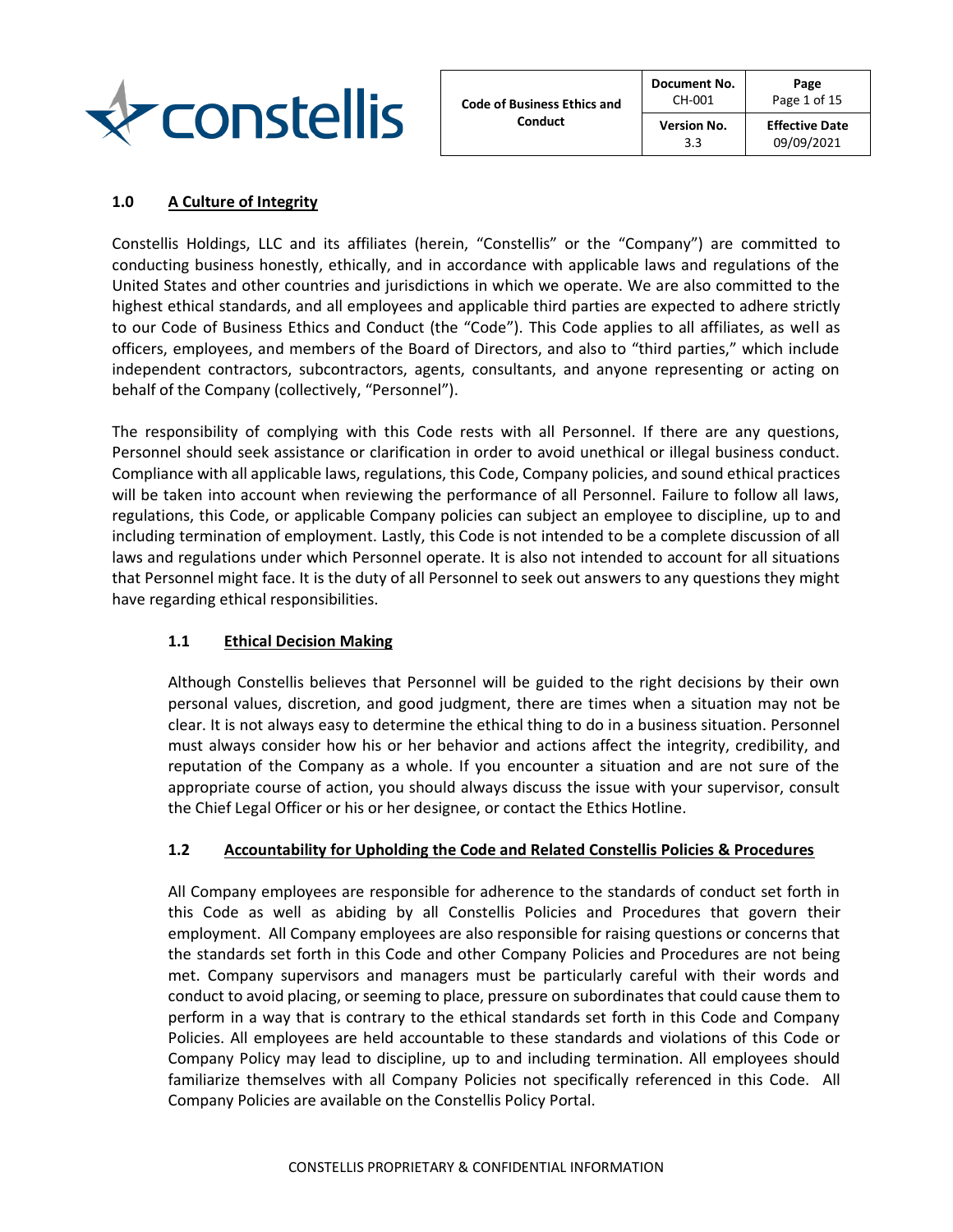

# <span id="page-5-0"></span>**2.0 Duty to Report Suspected Violations of the Code**

If you have good reason to believe or suspect any provision of the Code or any law or regulation governing our business has been broken, or if you are asked to violate the Code or an applicable law or regulation, do not remain silent. Suspected violations of the Code include, for example, the following: questionable accounting or auditing matters; potentially illegal practices and/or dangerous situations; unethical acts and/or potential violations of the Code or other Company policies; violations of applicable laws or regulations; nonconformance to the PSC.1 Standard; and fraud against clients, vendors, Personnel, or the Company.

Personnel with knowledge of a violation or suspected violation of this Code or the laws and regulations governing our business are expected to promptly report such violations to their manager, the Human Resources Department, or the Chief Legal Officer, or his or her designee. Any supervisor or member of Company management who learns about a violation or a suspected violation of the Code or applicable law is required to promptly report the matter to higher management for prompt resolution. Depending on the circumstances, failure to promptly report may itself violate this Code. Remember that no unethical or illegal acts can be justified by saying they benefited the Company or were directed by a higher authority in the organization.

# <span id="page-5-1"></span>**2.1 How to Report Suspected Violations and the Ethics Hotline**

Personnel and third parties can report any suspected or known violations to their manager, the Human Resources Department, or the Chief Legal Officer or his or her designee. Personnel can also make a report to the Company through its Ethics Hotline, available 24 hours per day and seven days per week. The Ethics Hotline is hosted by a third-party provider so Personnel can make reports on a confidential and anonymous basis if desired. Ethics Hotline reports can be made via the web at [constellis.ethicspoint.com](https://secure.ethicspoint.com/domain/media/en/gui/50145/index.html) or via the following telephone numbers:

- In the United States & abroad: personnel and third parties can dial 1-844- 637-6751.
- In Iraq: personnel and third parties can make a reverse charge or collect call to the United States using the following number: **001-5033526174**. All reverse charge or collect calls will be accepted by the contact center using an automated English message.

# <span id="page-5-2"></span>**2.2 Non-Retaliation**

Enforcing this Code is impossible without the participation and support of all Personnel at all levels. Constellis may not be aware of a serious breach of the Code or other policy or legal violations unless Personnel fulfill their duty to bring such matters to the attention of management. Retaliation by any employee against another individual who reports a violation of law or Company policy is strictly prohibited. No hardship, loss of benefit, or penalty may be imposed on an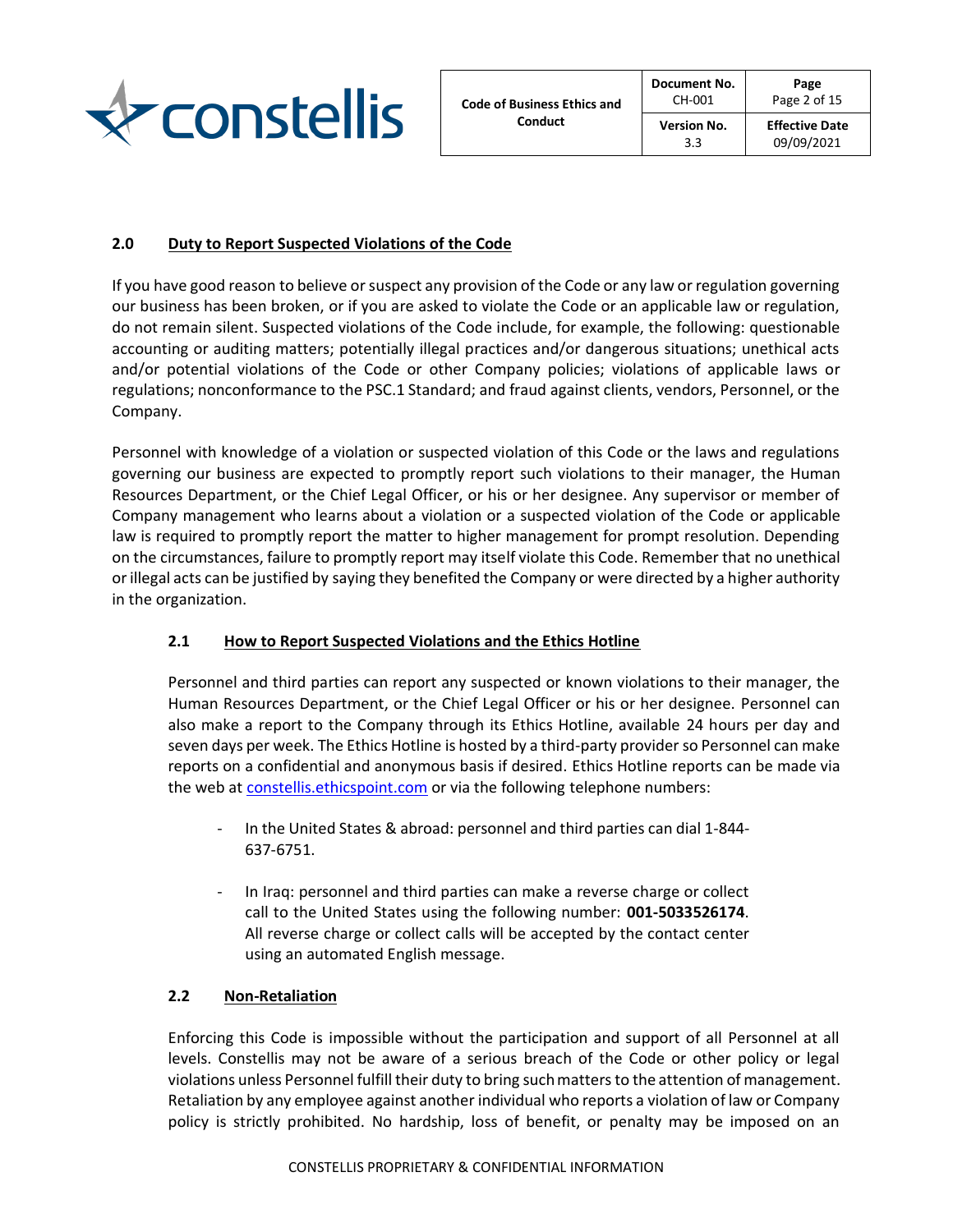

employee as punishment for filing or responding to a good faith complaint or cooperating in an investigation. For additional information on the Company's anti-retaliation mandate, please review the Anti-Retaliation and Whistleblower Policy.

# <span id="page-6-0"></span>**2.3 Responding to Investigations or Legal Actions**

When the Company learns of possible violations or complaints under this Code or any Company policy, the Company will initiate a prompt investigation. Personnel are required to cooperate with internal investigations whether they are conducted by Company legal counsel, Company personnel investigating under delegation of authority from the Chief Legal Officer, or external counsel acting on behalf of the Company. Personnel must never alter any documents or electronic records, lie to or mislead an investigator, or obstruct or in any way inhibit the collection of information relating to an investigation or any legal action brought against or on behalf of the Company. Similarly, nothing in the Code limits any individual's ability to communicate with any government agency or otherwise participate in any investigation or proceeding that may be conducted by any government agency. All information collected or learned during any Company investigation will be kept confidential and used only for the purpose of the investigation.

# <span id="page-6-1"></span>**3.0 Ethical Business in the Global Market**

It is imperative that Constellis Personnel understand and abide by the applicable laws of the countries in which we conduct business as well as any contract/project-specific directives or procedures that govern his or her work. Compliance with applicable laws and contractual requirements reflect the Company's commitment to conduct business with the highest level of integrity and is critical to building and maintaining its reputation for excellence.

# <span id="page-6-2"></span>**3.1 Use of Force**

At times, the use of force by protective or security Personnel may become necessary in carrying out their duties on behalf of our customers and clients. The Company is committed to highest ethical standards, and all Personnel are required to adhere strictly to the Company's Code of Business Ethics and Conduct and applicable laws, policies, and project requirements when using any level of force. To this end, the Company: (1) requires that all Personnel de-escalate situations, where possible, by engaging in actions reasonable under the specific circumstances, to include giving a verbal warning, maintaining distance and otherwise eliminating the need to use force; (2) requires force only be used when reasonably necessary and that any such use of force is proportionate to the threat; (3) precludes the use of all lateral vascular restraints, including choke holds; (4) requires Personnel to intervene and stop excessive force by peers in a manner that is safe and reasonable to do under the circumstances; (5) bans the shooting at moving vehicles except in exigent and articulable circumstances; (6) trains all Personnel on the different types of force available and permitted on a specific program and the circumstances when each should be deployed; and (7) collects information on all use of force incidents to ensure actions were in compliance with Company policy and procedure.

While no universal set of rules can encapsulate all circumstances when Personnel may be required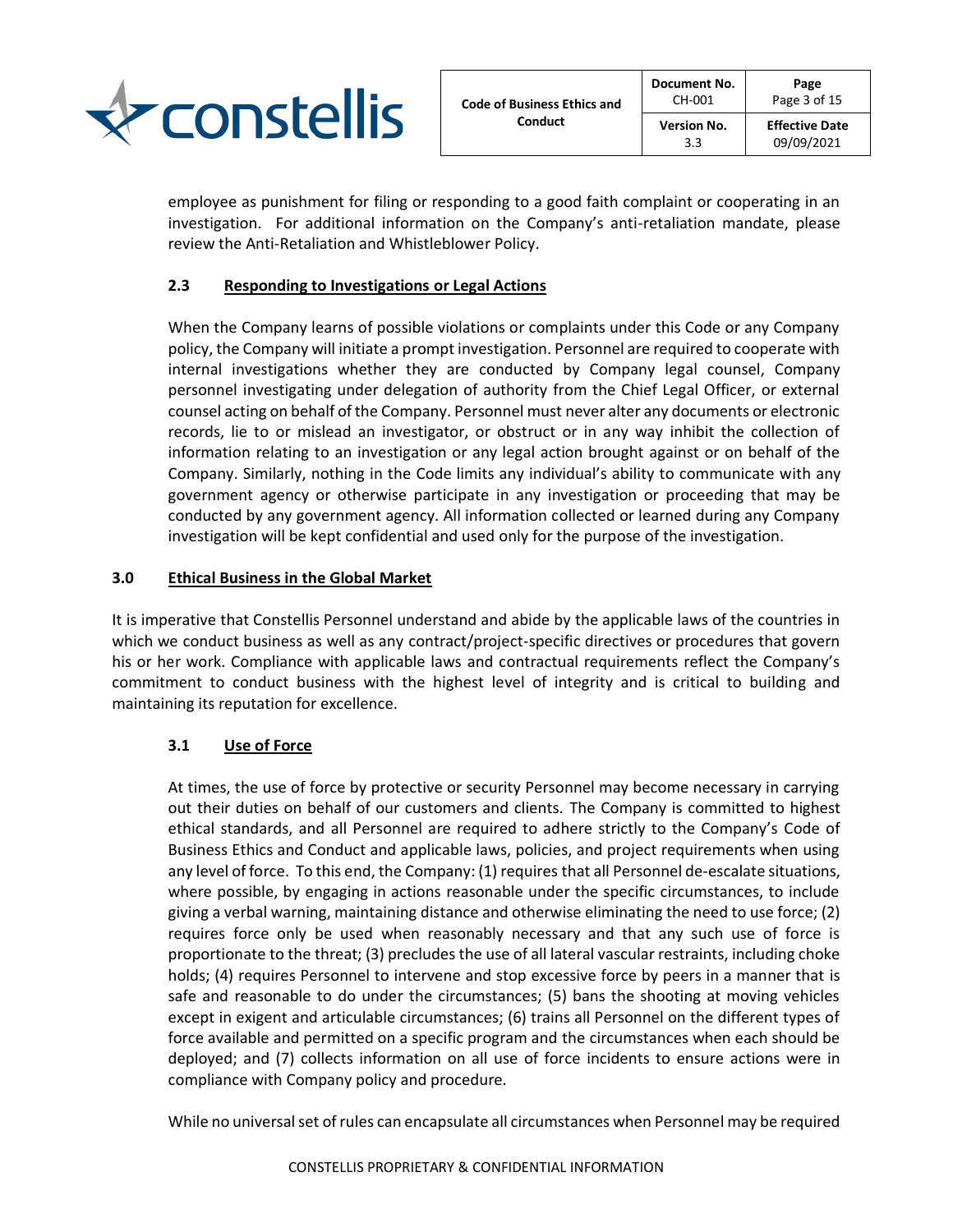

to use force and the level of force that may be used, Personnel may only use the amount of force reasonably necessary to mitigate an incident, make an arrest (if permitted under his or her program), and/or protect themselves or others from harm. The type of force Personnel can use ranges from verbal commands to lethal force and is dictated by: (1) the scope of authority permitted under the program they are working, and (2) the specific situation requiring the use of force.

Importantly, unless expressly granted the authority to arrest or otherwise apprehend or detain individuals by virtue of their work on a particular contract, Constellis Personnel shall not take, hold, detain, or apprehend any persons except as a necessary use of force to defend themselves or others against an imminent threat of violence or following an attack or crime committed by such persons against Company Personnel, clients, or property under the Company's protection. Any power to apprehend granted to any Personnel must comply with all program and project requirements. All apprehended persons shall be treated humanely, consistent with their status and protections under applicable human rights law and international humanitarian law.

# <span id="page-7-0"></span>**3.2 Personnel Screening, Training & Firearms Management**

The Company exercises due diligence to determine the suitability of applicants and Personnel to carry firearms as part of their duties. At a minimum, this will include complying with all personnel screening requirements dictated by contract and a background screening search. Personnel who are to carry firearms will be granted authorization to do so only on completion or verification of appropriate training on the type and model of firearm to be carried. The Company will ensure that all Personnel possess the required authorizations dictated by applicable law for the possession and use of any firearms and ammunition.

Personnel carrying firearms must receive regular, verifiable, and recurrent training specific to the firearms that they carry and the rules of force governing their work for the Company. This training may be based on a variety of relevant standards, but should be based, at a minimum, on the principles applicable to the operational environment, such as the National Consensus Policy on Use of Force (2017), International Code of Conduct for Private Security Service Providers (2010), the United Nations Basic Principles on the Use of Force and Firearms by Law Enforcement Officials (1990), and national laws or regulations in effect in the area where duties will be performed.

Constellis Personnel shall not engage in any illegal firearms transfers and will conduct any firearms transactions in accordance with applicable laws and United Nations Security Council requirements, including sanctions. No firearms, munitions, or military equipment may be retained for personal use or shipped out of the area of operation for personal retention or control. Firearms and ammunition may not be altered in any way that violates contractual requirements or contravenes applicable national or international law.

# <span id="page-7-1"></span>**3.3 Anti-Corruption & Anti-Bribery**

Constellis is committed to conducting business ethically around the world. It is strictly against Company policy to engage in or tolerate bribery or any other form of corruption. A bribe or kick-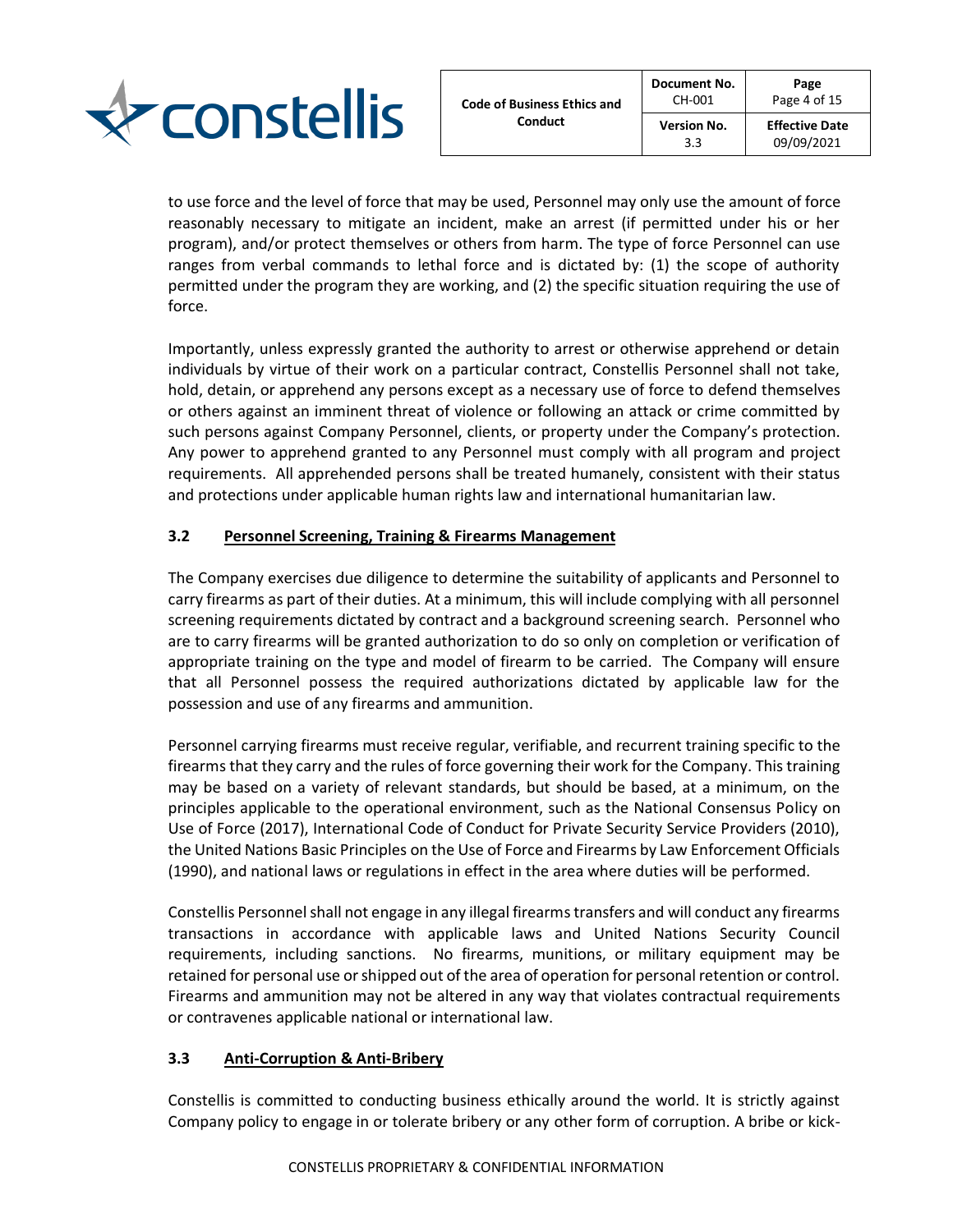

back is giving or offering to give anything of value, such as a "facilitation payment," to a foreign government official (including but not limited to Personnel of government-owned or controlled businesses, Personnel of public international organizations such as the World Health Organization, and candidates for political office) in order to obtain or retain business or to secure an improper business advantage. Broadly speaking, the Company prohibits any payment or offer or promise of payment that would violate the U.S. Foreign Corrupt Practices Act ("FCPA"), the UK Bribery Act ("Bribery Act"), or any anti-bribery or corruption law of a country where the Company operates. Compliance with the FCPA and other anti-corruption laws is an important element in the Company's mission to support U.S. national security and foreign policy interests. It is Company policy to compete on the merits of our performance, reputation, and value that we offer.

In furtherance of its compliance efforts, the Company has developed a rigorous due diligence process applicable to prospective third parties. In addition, appropriate anti-corruption compliance and/or certification provisions are included in the Company's written agreements with third parties. Each employee has the responsibility to report violations, potential future violations, or suspected violations of the FCPA or other anti-corruption laws through their chain of command, to the Chief Legal Officer or his or her designee, or through the Ethics Hotline. As noted above, the Company has a "Zero Tolerance" policy for violations.

Refer to the Company's Anti-Corruption & Bribery Policy for specific guidance about payments to government officials, exceptions to relevant anti-corruption laws, and engaging third parties.

# <span id="page-8-0"></span>**3.4 Human Rights Awareness and Compliance**

Constellis respects the dignity of all human beings and requires compliance with all international and domestic laws and other obligations regarding human rights, Personnel that act on behalf of Constellis must follow and comply with applicable laws and Company policies, procedures, and controls at all times. The Company shall take firm and definitive action, as called for by existing protocols, laws, and regulations, if Personnel engage in unlawful activities. Failure to follow these laws and obligations can result in termination of employment, criminal prosecution, fines, and imprisonment. All Personnel who perform work on behalf of the Company are required to adhere to Constellis' commitment to the protection of human rights, including the mandates contained in the Company's Human Rights Policy.

# <span id="page-8-1"></span>**3.5 Commitment to End Human Trafficking**

Constellis is committed to the eradication of human trafficking. Human trafficking has a broad definition but generally is slavery that forces individuals into labor or sexual servitude. Human trafficking is different from human smuggling: individuals do not need to be transported across borders to be trafficked. The Victims of Trafficking and Violence Protection Act of 2000 prohibits all human trafficking and provides for severe penalties, including fines and up to life imprisonment. The statute also permits federal prosecution where the victim's service was compelled by confiscation of documents, such as passports or birth certificates. Accordingly, Constellis has adopted a "zero tolerance" policy for trafficking in humans and will not tolerate the practice in any form, as prohibited by U.S. federal and international laws and regulations. Any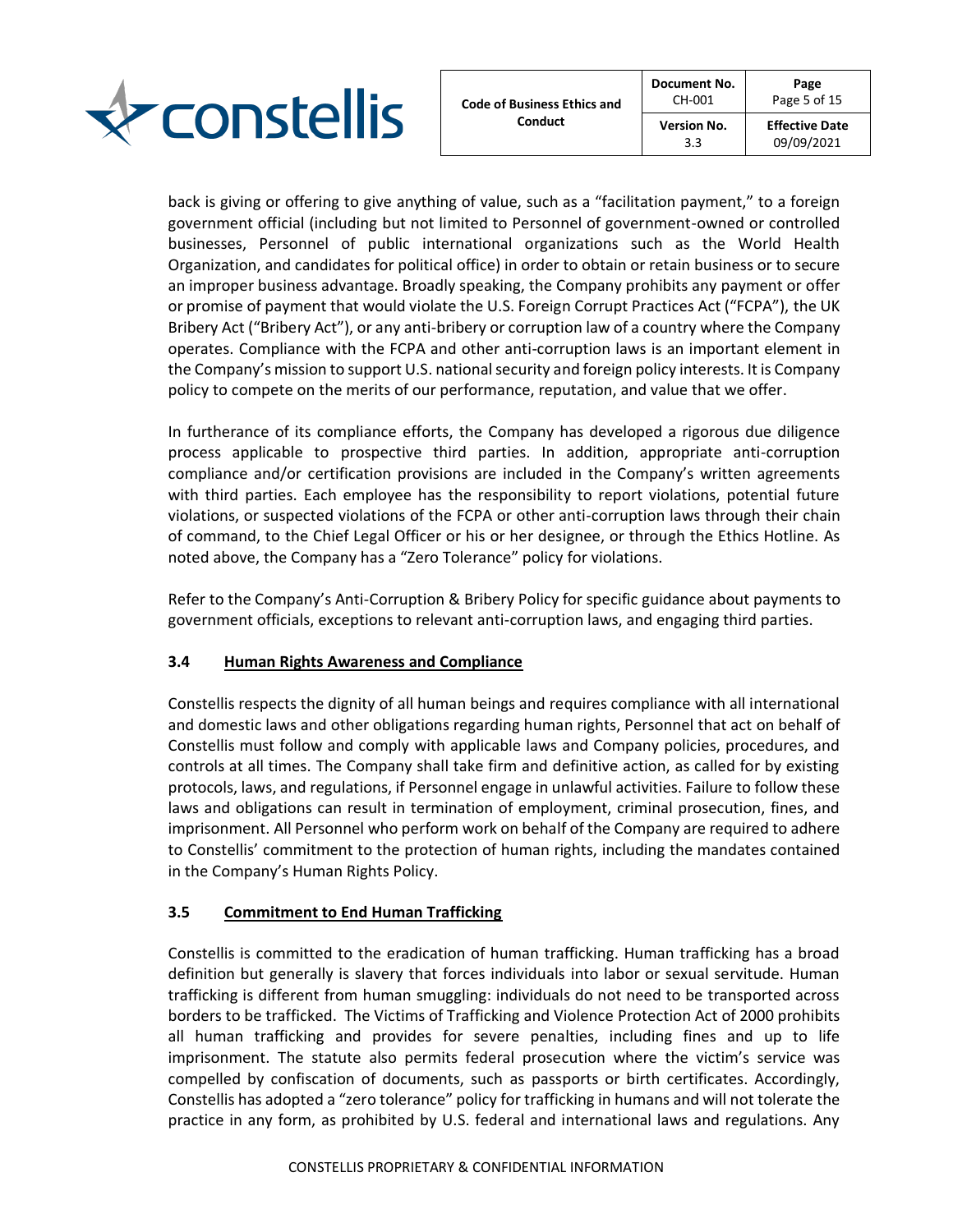

employee or third party acting on behalf of the Company who directly or indirectly engages in human trafficking will be immediately terminated, and their actions will be reported to the appropriate authorities for prosecution. Additionally, any employee who becomes aware of actions of other employees or subcontractors that appear to violate this policy must report that behavior immediately to program management, the Legal Department, or the Ethics Hotline. When related to a government contract, Constellis is obligated to notify the Government Contracting Officer of any violations and corrective actions taken.

# <span id="page-9-0"></span>**3.6 Sexual Exploitation and Abuse and Gender-Based Violence**

Constellis will not tolerate sexual exploitation, sexual abuse, or gender-based violence in any form. Company Personnel shall not engage in or tolerate sexual exploitation and abuse or genderbased violence or crimes, including rape, sexual harassment, or any other form of sexual abuse or violence, either within the Company or externally. Company Personnel must remain vigilant against all instances of sexual or gender-based exploitation or violence and, where discovered, report such instances to the Company and the appropriate authorities.

# <span id="page-9-1"></span>**4.0 Creating a Safe and Secure Workplace**

Constellis is committed to providing a safe, respectful, inclusive work environment free from discrimination, harassment, threats, and violence for colleagues, independent contractors, consultants, suppliers, and customers. Respecting others and performing with excellence create opportunities to achieve success in our workplace. Constellis fosters a Speak-Up Culture where all Personnel should feel free to discuss concerns and raise questions about the work they are performing without fear of reprisal. Constellis seeks to create an environment in which the Company's values are followed and good decisions are made when carrying out job duties. In addition, it is important for every employee to be aware of local customs and behaviors when operating in an unfamiliar locale. Remember that what may be acceptable behavior in one location may be offensive, or even illegal, in another.

# <span id="page-9-2"></span>**4.1 Equal Employment Opportunity and Anti-Discrimination**

Constellis is committed to providing equal employment opportunities to all applicants and Personnel in accordance with applicable laws and sound employee relations practices. Constellis' Equal Employment Opportunity Policy details the Company's commitment that each applicant and employee is considered on individual merit, without discrimination as to applicable protected categories, including race, gender, gender identity, age, national origin, religion, disability, sexual orientation, marital status, or veteran status.

# <span id="page-9-3"></span>**4.2 Anti-Harassment**

Constellis strives to create and maintain a work environment in which people are treated with dignity, decency, and respect. Constellis prohibits harassment of any kind, and the Company will swiftly investigate and take appropriate action to address any prohibited conduct. We also will not tolerate harassment of any kind, including conduct perpetrated through the use of Company equipment, including networks, software, computers, e-mail, and telephones. This prohibition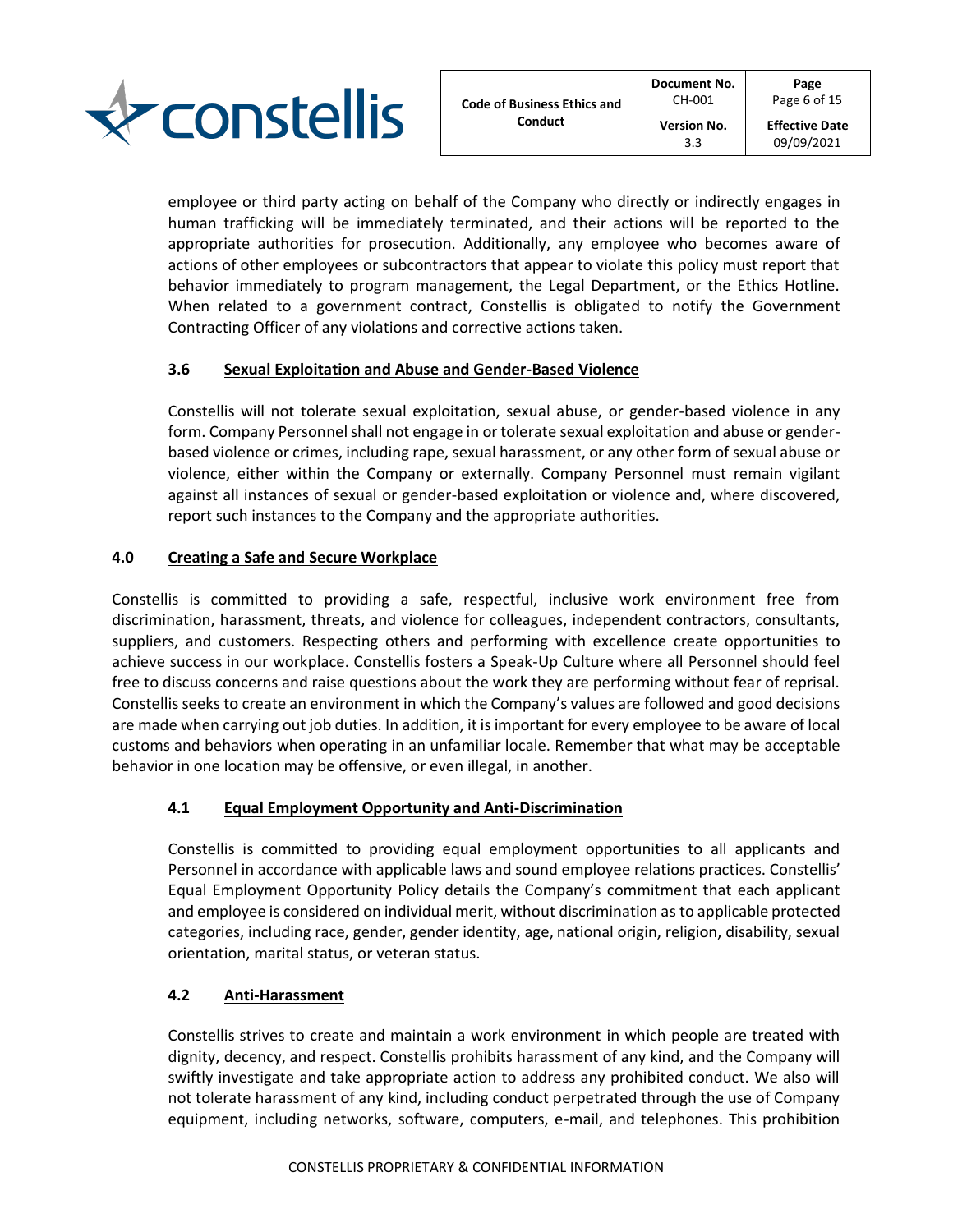

applies to all Personnel, regardless of their position; they are expected to comply with it and to take appropriate measures to ensure that prohibited conduct does not occur. Examples of harassment might include the following:

- **Verbal:** Comments regarding a person's national origin, race, color, religion, age, gender, pregnancy, sexual orientation, disability, appearance, marital status or other protected status. Epithets, slurs, negative stereotyping, and charged language are all examples of verbal harassment.
- **Non-Verbal**: Distribution or display of any written or graphic material that ridicules, degrades, insults, belittles, or shows hostility or aversion toward an individual or group because of national origin, race, color, religion, age, gender, pregnancy, sexual orientation, disability, appearance, marital status, or other protected status.

# <span id="page-10-0"></span>**4.3 Unprofessional Behavior**

Some of our Personnel interact with members of the public or private citizens. Since individuals in the communities we serve may come to us for assistance, it is imperative that we uphold the Constellis culture of respect and inclusion in all of these interactions. Moreover, each of us plays an important part to ensure the work environment is one of acceptance and inclusion, one where everyone is respected, and one that fosters productive interactions. Personnel are expected to conduct themselves professionally and in a manner consistent with our values at all times. Unprofessional behavior or conduct that negatively affects the Company's business interests or reputation is prohibited. Unprofessional behavior may lead to disciplinary action, up to and including termination.

All interactions with coworkers, supervisors, subordinates, clients, vendors, other contractors, and members of the public fall under the overarching expectation of respect. These interactions include verbal, nonverbal, physical, written, graphic, and electronic media. Unacceptable behaviors include, but are not limited to, intimidation, demeaning comments, lewd jokes, pranks, and uninvited or unwelcome touching or intrusive proximity. Workplace conversations and topics of discussion should at all times stay professional; comments and words, even if not meant to be offensive, must always remain appropriate.

# <span id="page-10-1"></span>**4.4 Bullying**

Bullying is a pattern of repeated behavior that a reasonable person would find hostile, offensive, and unrelated to the Company's legitimate business interests. Bullying behavior may take many forms including physical, verbal, or written acts or behaviors. Workplace bullying often involves an abuse or misuse of power. All forms of workplace bullying are antithetical to Constellis' culture and will not be tolerated.

# <span id="page-10-2"></span>**4.5 Workplace Violence**

Personnel who commit or threaten to commit a violent act—such as fighting in the workplace or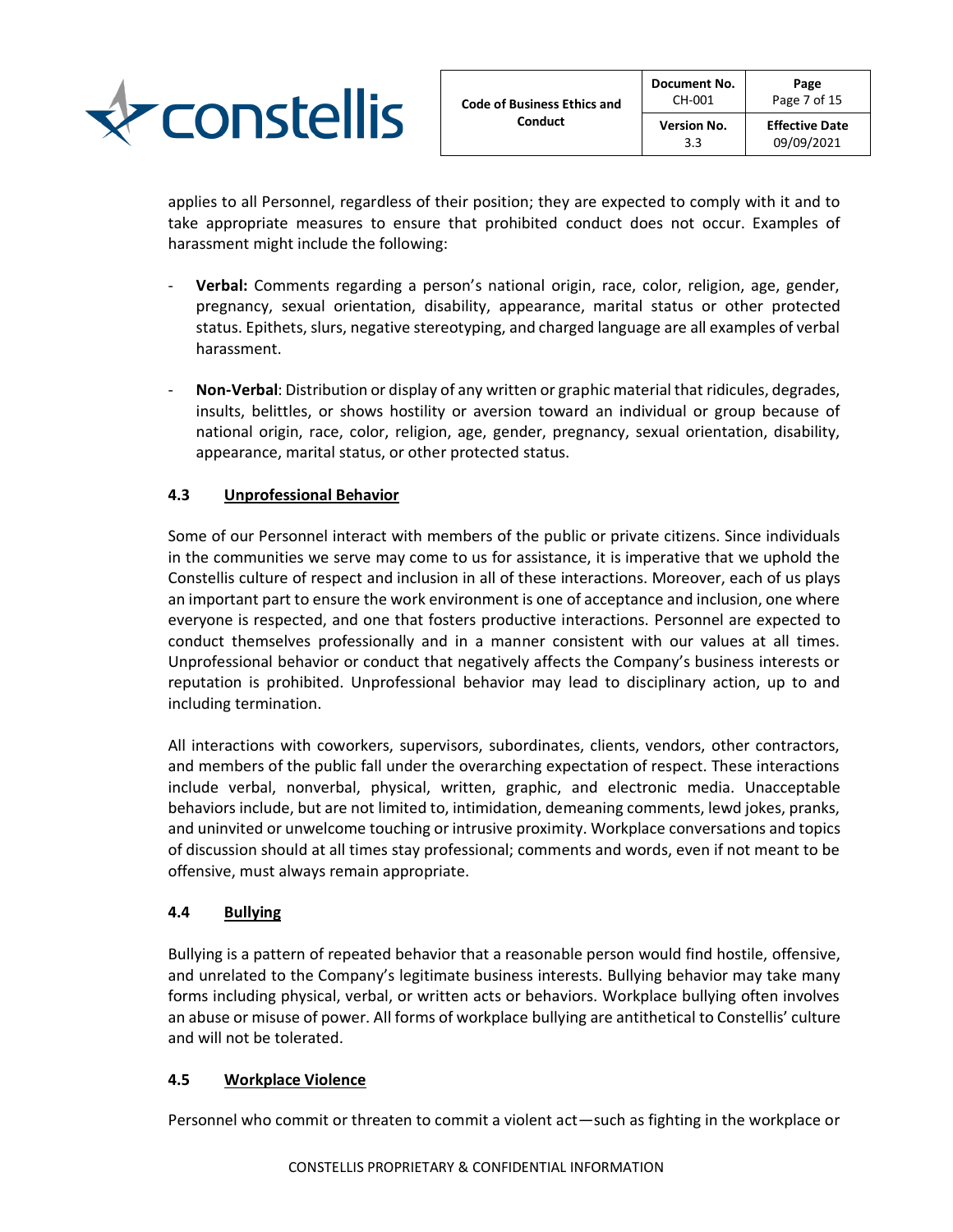

striking another employee—shall be subject to disciplinary action up to and including termination of employment. Violence or a threat of violence committed during non-work times or off Company premises will likewise be subject to discipline if the violence or threat of violence is determined to be workplace-related.

# <span id="page-11-0"></span>**4.6 Favoritism**

All hiring, evaluation, promotion, and other business decisions made by Constellis management and Personnel must be made solely based upon sound business considerations. Bias and favoritism—such as the influence of conflicting interests or other improper influences—are prohibited. Romantic or sexual relationships between staff members where one individual has influence or control over the other's conditions of employment are prohibited. These relationships, even if consensual, may ultimately result in conflict or difficulties in the workplace. Favoritism is counterproductive to honesty and destroys trust.

# <span id="page-11-1"></span>**4.7 Safety**

Constellis is committed to supporting the safety, health, and well-being of our communities, our families, and our Personnel. Each of us is responsible for contributing to that goal. Every employee has a duty to comply with all health and safety rules and regulations to ensure the welfare of everyone at Constellis. Any violations of health and safety rules and regulations, as well as accidents and injuries, should be promptly reported to the responsible manager.

# <span id="page-11-2"></span>**4.8 Environment**

Constellis considers its responsibility to preserve the natural environment to be of utmost importance and is committed to strict compliance with all laws and regulations governing pollution and other environmental concerns. The Company consistently reviews its practices and has established programs for waste disposal, recycling, environmentally-considerate procurement, and reduction in energy consumption. The Company similarly aims to reduce its impact on the environment in how it relates and offers services to clients. The Company will thoroughly address allegations of environmental abuse. The Company reviews its performance in pursuit of this policy through annual reporting on environmental, social, and governance factors.

# <span id="page-11-3"></span>**4.9 Alcohol and Controlled Substances**

Constellis is committed to providing a work environment free from illegal drugs and the influence of alcohol. Personnel are prohibited from using alcohol, illegal drugs, inhalants, or other altering substances while performing duties on behalf of the Company. Unless specific program or contract restrictions are applicable, Constellis does not prohibit Personnel from the lawful possession of alcohol, subject to the following: (1) consumption of alcohol on Company premises or at Company sponsored-events must be approved by a member of the Executive Management Team; (2) Personnel are advised to exercise sound judgment and consume alcohol in moderation, and avoid operating a motor vehicle if such consumption impairs judgment or motor skills; and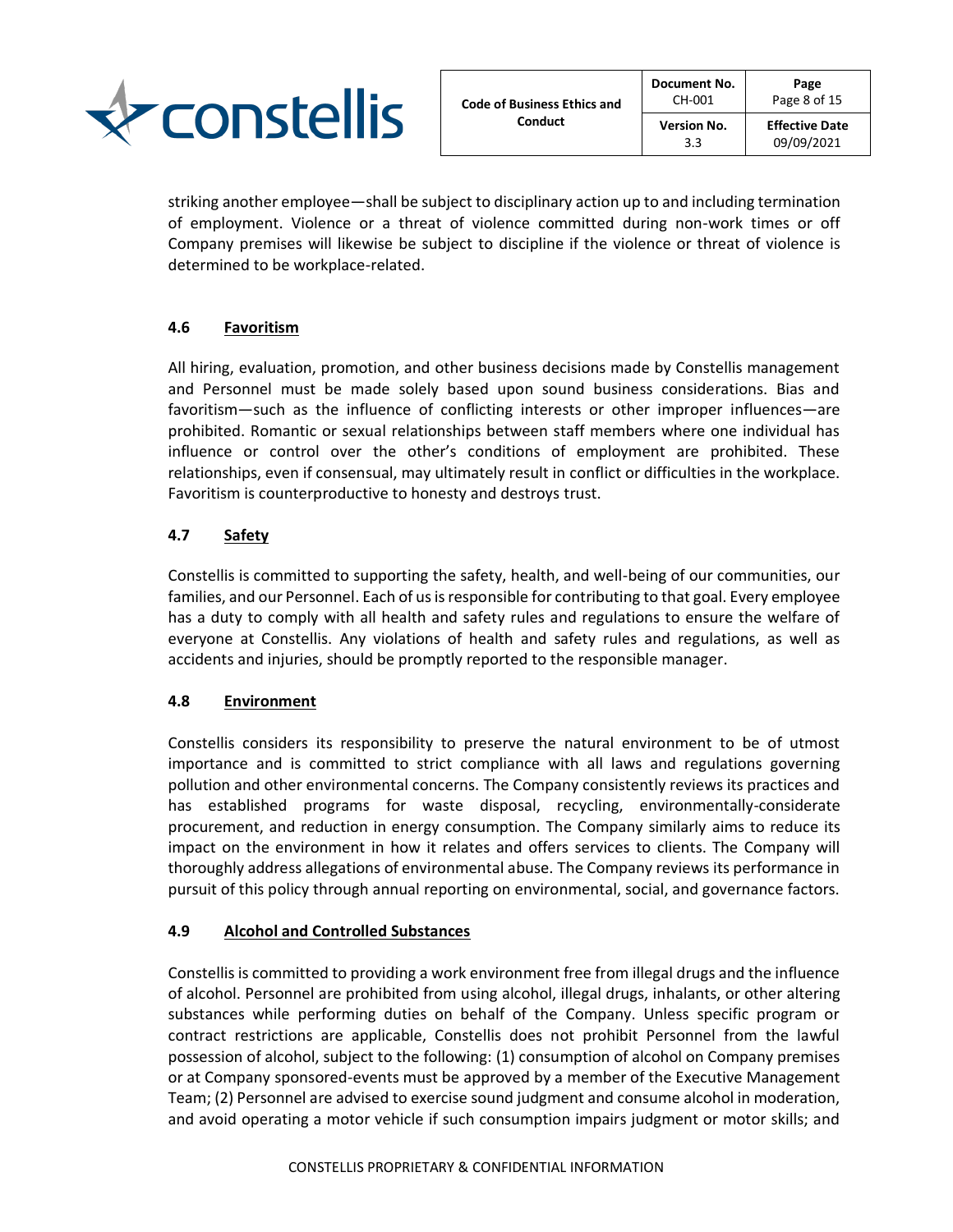

(3) Personnel are accountable for their behavior if consuming alcohol on Company premises, at Company-sponsored events, at business functions, or on business-related travel. Consumption of alcohol during non-working time must not negatively impact Personnel's ability to perform their job.

Additionally, Personnel may not be under the influence of drugs prescribed by a physician if such use adversely affects their safety or the safety of others. Personnel on deployment or who work on customer property may be subject to additional guidelines and restrictions regarding alcohol and controlled substances. Please consult the applicable project directives or guidelines for further project guidance.

# <span id="page-12-0"></span>**4.10 Social Media Use**

Constellis prohibits any and all activity on social media that violates any provision of this Code or any other Company policy or customer requirement. This prohibition explicitly includes any statements that are: harassing, racist, anti-Semitic, sexist, homophobic, or pertain to any other protected category; could be reasonably construed to incite violence or other unlawful activity; or disseminate confidential or proprietary information. This prohibition does not prevent or otherwise restrict employees' ability to use social media to exercise rights identified in federal or state labor law rights, including any and all rights to engage in protected concerted activity under the National Labor Relations Act, or any whistleblower protections under federal or state law.

# <span id="page-12-1"></span>**5.0 Ethical Business with the United States Government – Special Guidelines**

Doing business with the U.S. government is both an honor and a privilege. Personnel should be aware that the U.S. government imposes significant rules and regulations on companies with which it does business and that these rules and regulations can differ substantially from those the Company operates under when it sells to a purely commercial customer or to foreign governments. It is the duty of Constellis Personnel to become knowledgeable about these special U.S. rules and regulations and to comply with them. Constellis has many Policies in place to complement the areas of responsibility and the expectations for all employees, specifically those related to doing business with the U.S. Government. Employees are expected to review and abide by all Company Policies located on the Constellis Policy Portal.

# <span id="page-12-2"></span>**5.1 Recognizing When These Special Guidelines Apply**

Constellis may contract directly with the U.S. government or as a subcontractor to a prime contractor that is performing a contract for the U.S. government. As such, even if the Company does not hold a contract directly with the government, many of the special rules may nonetheless apply to Constellis. In addition, there are rules that apply to the Company's relationships with third parties, such as teaming partners, vendors, and suppliers, that are working to meet the U.S. government's needs and requirements.

# <span id="page-12-3"></span>**5.2 U.S. Government Property**

The Company is required to establish and maintain a system in accordance with U.S. government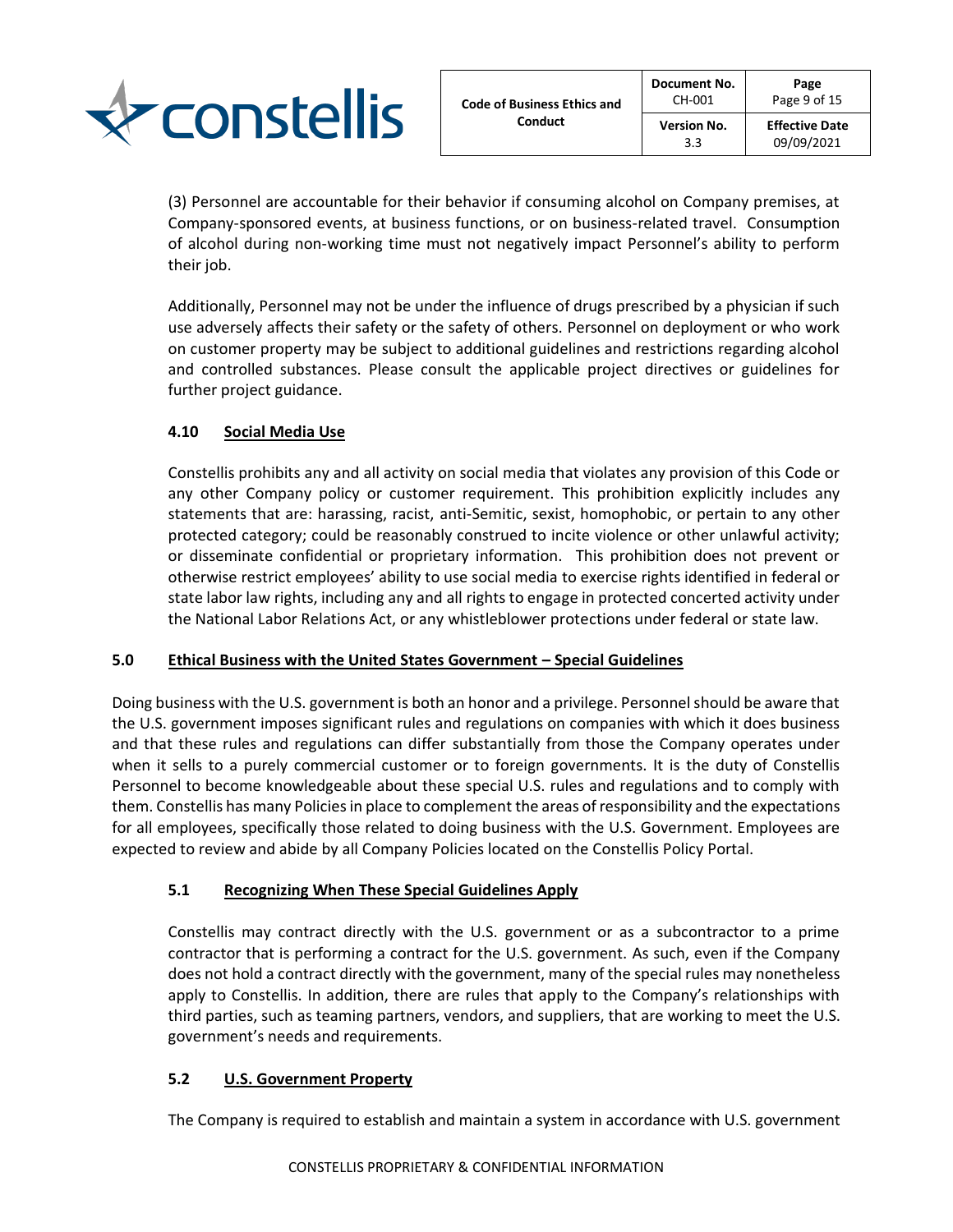

requirements to control, protect, preserve, and maintain all U.S. government property that is under the Company's control. Constellis Personnel must be able to identify such property and track it through the Company's property records. Damage to or misappropriation of U.S. government property can result in breach of contract charges or even imposition of civil penalties and criminal charges. In the event that damage occurs to U.S. government property, it should be immediately documented and reported to management.

# <span id="page-13-0"></span>**5.3 Contract Certifications and Representations**

The U.S. government requires contractors to make certain written representations and certifications in order to ensure that prospective contractors meet the qualifications of contract solicitations. During contract performance, there are a host of written attestations that a contractor is required to make, including conformance reports, time and material records, and other documents supporting our invoices for payment. It is imperative that all representations and certifications be complete and accurate. Personnel must consult with Contracts or the Legal Department when preparing representations or certifications to ensure completeness and accuracy.

# <span id="page-13-1"></span>**5.4 Accurate Time-Keeping and Other Records**

In reporting his or her time, each employee certifies how his or her time was spent on workrelated activities. The accuracy of time records directly affects the accuracy of the data upon which the Company's billing systems depend. Improperly shifting costs from one contract or project to another, improperly charging labor or materials, and falsifying time-keeping or other records are strictly prohibited.

# <span id="page-13-2"></span>**5.5 Contract Costs**

Only costs properly chargeable to a contract may be billed to or reimbursed by the U.S. government. Intentionally overbilling the U.S. government—or any of the Company's customers—is strictly prohibited. Cost and pricing information must be current, accurate, and complete. Billing of charges must be accurate and strictly limited to allowable costs in accordance with the Federal Acquisition Regulation. Improper charging of costs may arise from various causes, including false or otherwise incorrect entries on time cards, subcontractor charges, classification of costs between direct and indirect categories, expense accounts, or charges of time or materials to a work order or other cost account.

# <span id="page-13-3"></span>**5.6 False Claims and False Statements**

The submission of false claims and the making of false statements to the government are strictly prohibited by the Company as well as by U.S. law, and subjects the originator to criminal and civil sanctions. The Company must make certain self-disclosure requirements to the U.S. Federal Government when there is credible evidence of a violation of Federal criminal law involving fraud, conflict of interest, bribery, or gratuity, or a violation of the Civil False Claims Act in connection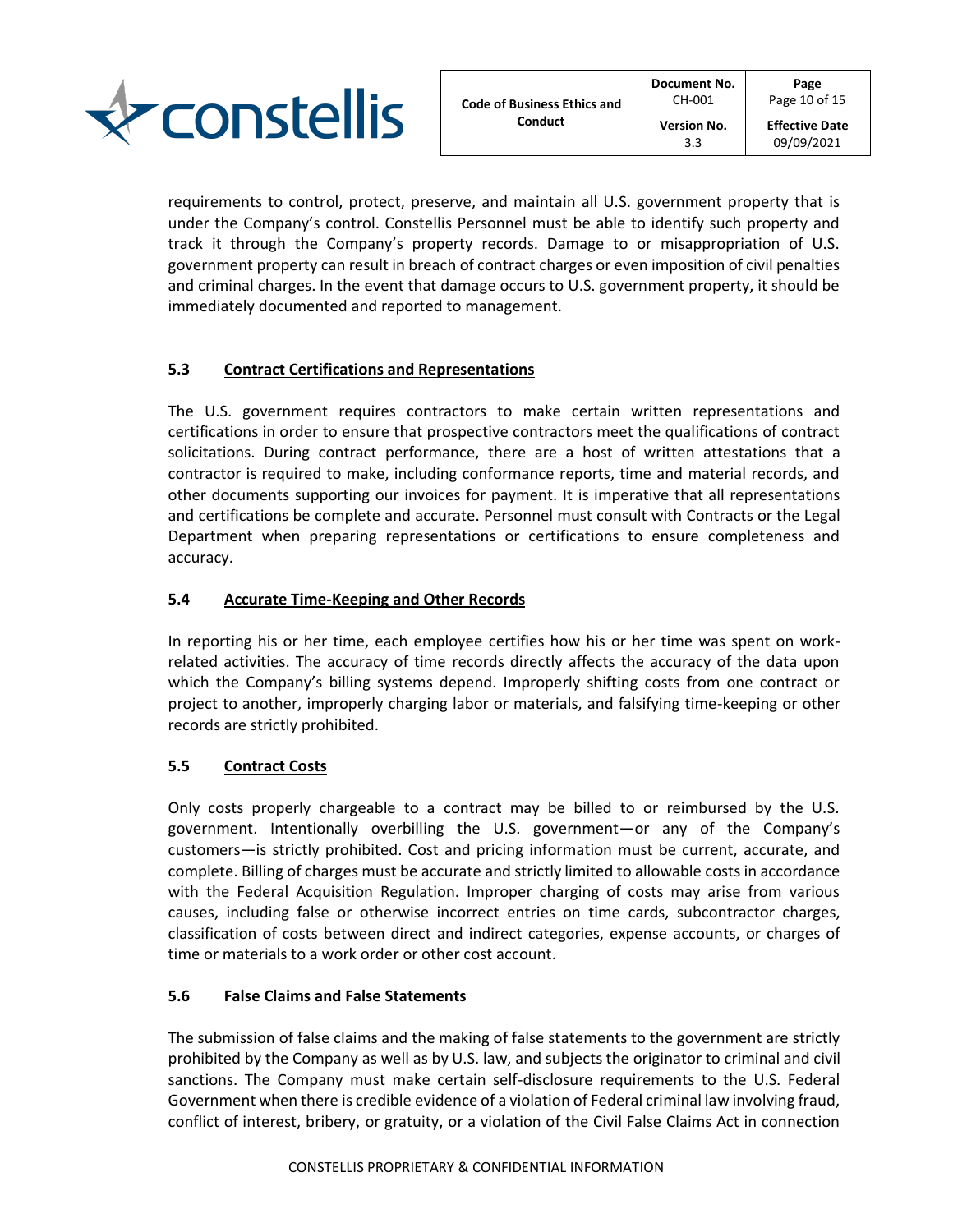

with Government contracts. These disclosure requirements for individual contracts continue until at least three years after final payment on the contract. Any employee with knowledge of any suspected or actual failure to meet this disclosure requirement must provide immediate notice to the Legal Department or notify the Company's Ethics Hotline ([constellis.ethicspoint.com\)](file:///C:/Users/Todd.Rouse/AppData/Local/Microsoft/Windows/INetCache/Content.Outlook/8ABSBZ0N/constellis.ethicspoint.com). For complete details, please review the Company's Prevention of False Claims & False Statements Policy.

# <span id="page-14-0"></span>**5.7 Communication with Government Agencies**

As part of the Company's reporting obligations to and cooperation with government agencies, various members of the Company may be asked to communicate directly with government officials conducting inquiries, audits, or investigations. This request may come from the Company or from the government agency itself. Any and all communications with government officials must be truthful and accurate. Care also must be taken not to speculate, guess, or assume facts that are beyond the employee's knowledge, as these can lead to miscommunications or misstatements that can complicate the Company's effort to cooperate with the inquiry. If an employee is not able to accurately provide information, the question should be directed to their supervisor or to Company management for response. Personnel also should inform their supervisor or Company management of discussions with government officials conducting such inquiries so that the Company is prepared to support and/or respond to such inquiries.

# <span id="page-14-1"></span>**6.0 Commitment to Compliance & Quality**

Company services must be provided in a manner that meets or exceeds compliance requirements for integrity, safety, reliability, quality, and performance. To this end, all Constellis Personnel should be dedicated to performing their job functions at the highest level of quality and contract conformance. Furthermore, Constellis Personnel shall be responsible for ensuring that services and products supplied by consultants, subcontractors, suppliers, and other entities doing business with Constellis meet the Company's high level of quality expectations. Compliance and quality is expected throughout the Company's supply chain. Report concerns regarding any non-compliancy to your manager or the Legal Department.

# <span id="page-14-2"></span>**6.1 Statement of Conformance (Management System for Quality of Private Security Company Operations)**

As a leading provider of security services, Constellis is committed to providing high-quality services to its clients in a manner that complies with applicable national and international laws, and that protects the safety, security, human rights, and fundamental freedoms of all internal and external stakeholders, including Constellis Personnel, its clients, suppliers, third parties that act on behalf of Constellis, and the local populations in areas where Constellis operates. To that end, Constellis has developed and implemented a set of policies, procedures, and controls that incorporate and conform to the principles and values of applicable international humanitarian law, international human rights law, and customary international law, and that ensure the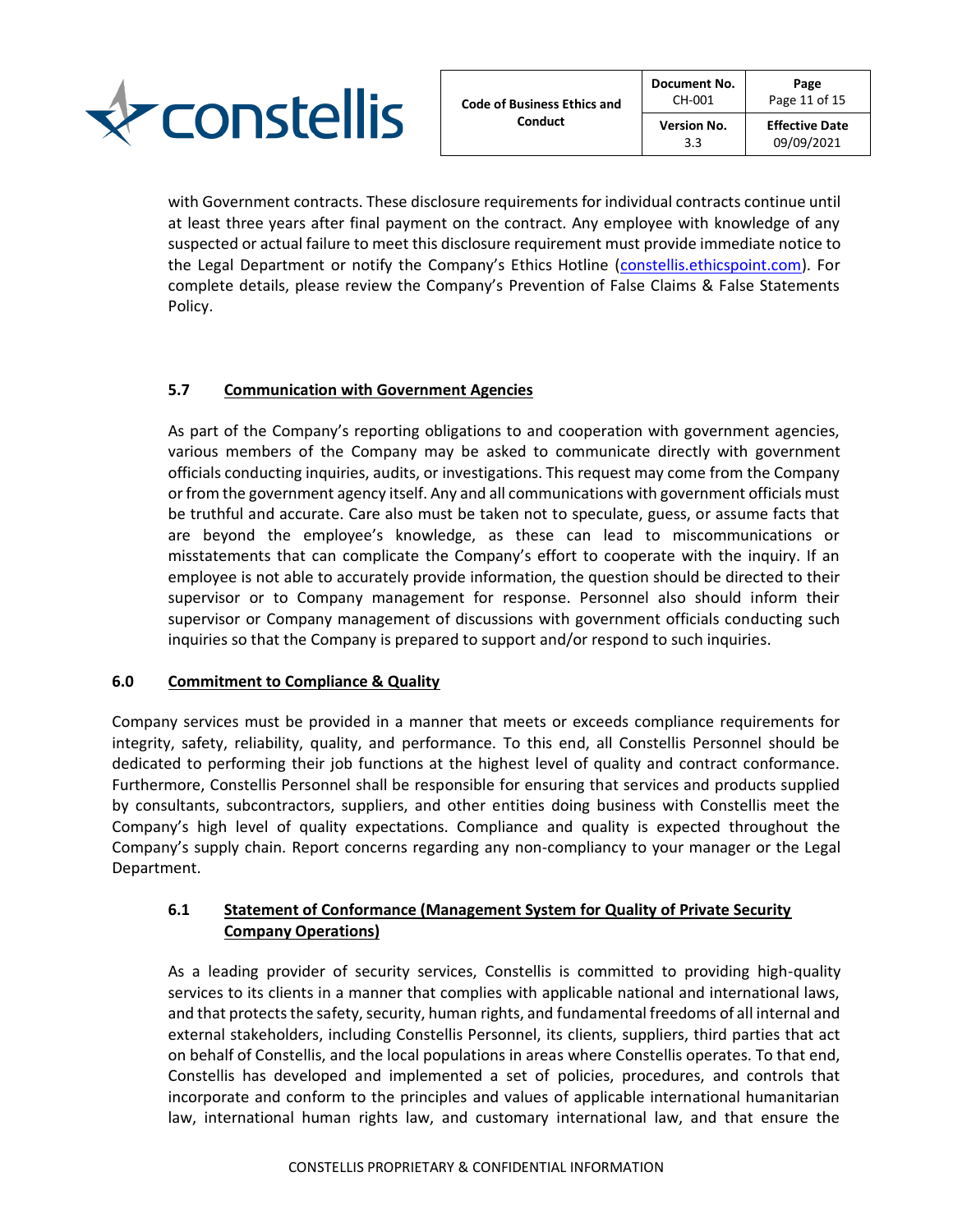

company conforms to standards included under the ANSI/ASIS PSC.1 Management System for Quality of Private Security Company Operations and the requirements of ISO 18788. This system supports the objectives of the *Montreux Document on Pertinent International Legal Obligations and Good Practices for States Related to Operations of Private Military and Security Companies During Armed Conflict* and also gives effect to principles set out in the International Code of Conduct for Private Security Service Providers (ICOC) as they apply to companies. In addition, the Constellis management system supports and conforms to the objectives contained in the United Nations Guiding Principles on Business and Human Rights and the Voluntary Principles on Security and Human Rights (2000).

With the full support of top management, Constellis has implemented policies, procedures, and controls that demonstrate and document its commitment to compliance with all laws and respect for human rights. These measures seek to identify the risks associated with Company operations, particularly in dangerous or unstable environments, and address them in an appropriate fashion. Constellis Personnel receive training on these measures, as necessary, and must follow and comply with them at all times. Further, Constellis strives to continually improve its policies, procedures, and controls. Accordingly, the Company periodically reviews its Quality Management System and makes adjustments to ensure that it is appropriately designed to identify and address the risks faced by Constellis and its stakeholders.

# <span id="page-15-0"></span>**6.2 Proper Exercise of Authority**

Personnel must be aware of and operate in accordance with their authority limitations in authorizing and approving business transactions, such as purchasing materials, binding the Company in agreements, and authorizing expenditures. The Constellis Delegation of Authority Policy outlines specific guidance, via an Authority Matrix, on the authority levels of Constellis management. This Policy and Authority Matrix must be followed to ensure appropriate review and approval of business transactions.

# <span id="page-15-1"></span>**6.3 Conflicts of Interest**

Constellis recognize that Personnel have the right to engage in outside financial business opportunities; however, any employment outside of Constellis must be approved in advance by the Chief Legal Officer or his or her designee. In addition, any outside activities that result in a conflict of interest, diminished ability to perform Company duties, or the misuse of the Company's name, image, assets, or resources are prohibited; an actual conflict of interest does not need to exist. Any activity by an employee or by a member of his or her family that even gives the appearance of a conflict of interest must be reported and approved before the employee or member of his or her family engages in the activity. Personnel should contact the Chief Legal Officer or his or her designee for guidance.

# <span id="page-15-2"></span>**6.4 Offering or Receiving Business Courtesies**

Offering or receiving business courtesies, such as gifts, entertainment, services, or favors (collectively, a "gift"), offered to commercial, non-governmental customers, or other business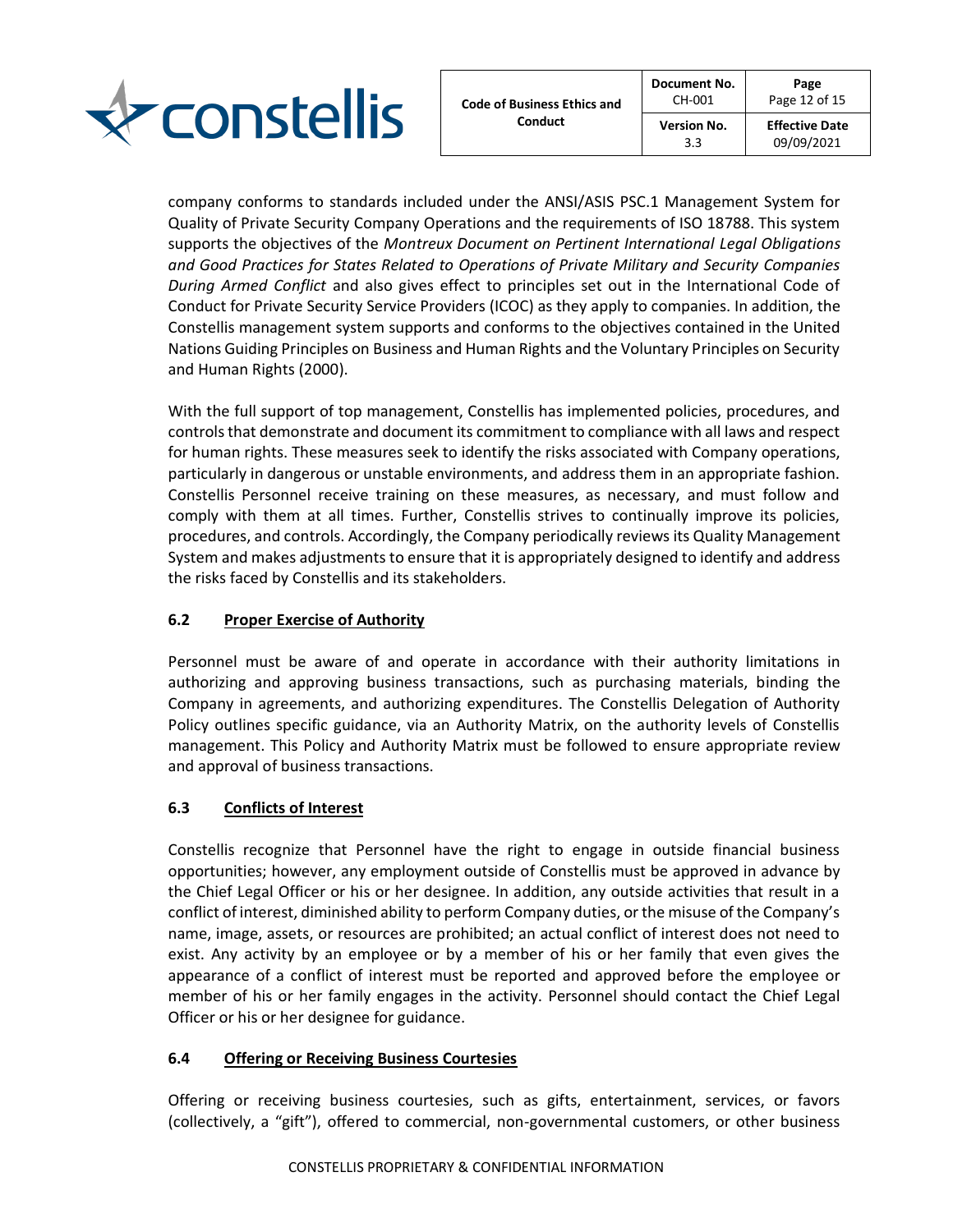

associates should be infrequent and nominal, appropriate under the circumstances, legal, and offered in a way that does not create the appearance of impropriety. In determining whether a gift may be appropriate, remember that an employee should never give a gift for the purpose of persuading an individual to take action (or not take action) in favor of Constellis, nor should receive a gift in exchange for action or inaction.

Constellis Personnel must report all business gifts, other than promotional items of nominal value (items less than \$20, such as coffee mugs, calendars, and pens), to the Chief Legal Officer or his or her designee for disposition. Attendance at business dinners and other widely attended events where business courtesies are extended that exceed a \$20 nominal value are an exception to the rule on reporting business gifts at Constellis.

Personnel not involved in purchasing of goods and services may accept appropriate meals, hospitality, and entertainment, if these courtesies further legitimate Company business interests (such as relationship building with actual or potential business partners) and that:

- The acceptance will promote goodwill and successful business relations;
- The courtesies are not lavish or extravagant under the circumstances;
- The courtesies are not frequent and do not reflect a pattern or the appearance of a pattern of frequent acceptance of courtesies from the same entities or persons; and
- You would feel comfortable discussing the courtesies with your manager or a coworker, or having the courtesies disclosed to the public.

If there are any questions about the propriety of accepting a gift or other business courtesy, contact your supervisor or the Chief Legal Officer or his or her designee for guidance.

# <span id="page-16-0"></span>**7.0 Integrity in the Handling of Resources and Data**

The Company's resources include time, material, facilities, equipment, information, and services. These resources should only be used for authorized business purposes, unless a specific exception has been approved by management. Under no circumstances should Company resources be used for any illicit or illegal purposes or for any purpose that runs contrary to any provision of this Code.

# <span id="page-16-1"></span>**7.1 Property**

Company-owned equipment, including telephones, printers, and computers, are to be used primarily for business purposes. Although limited personal use of the Company's communications systems and equipment is permitted, users should not assume that any such communications are private. Personnel may not use the Company's equipment, communication channels, or access the internet at work to knowingly, recklessly, or maliciously post, store, transmit, download, or distribute false, obscene, or threatening materials or anything constituting or encouraging the violation of any laws. The unauthorized removal or misuse of Company property may be considered theft.

# <span id="page-16-2"></span>**7.2 Accurate Records and Submissions**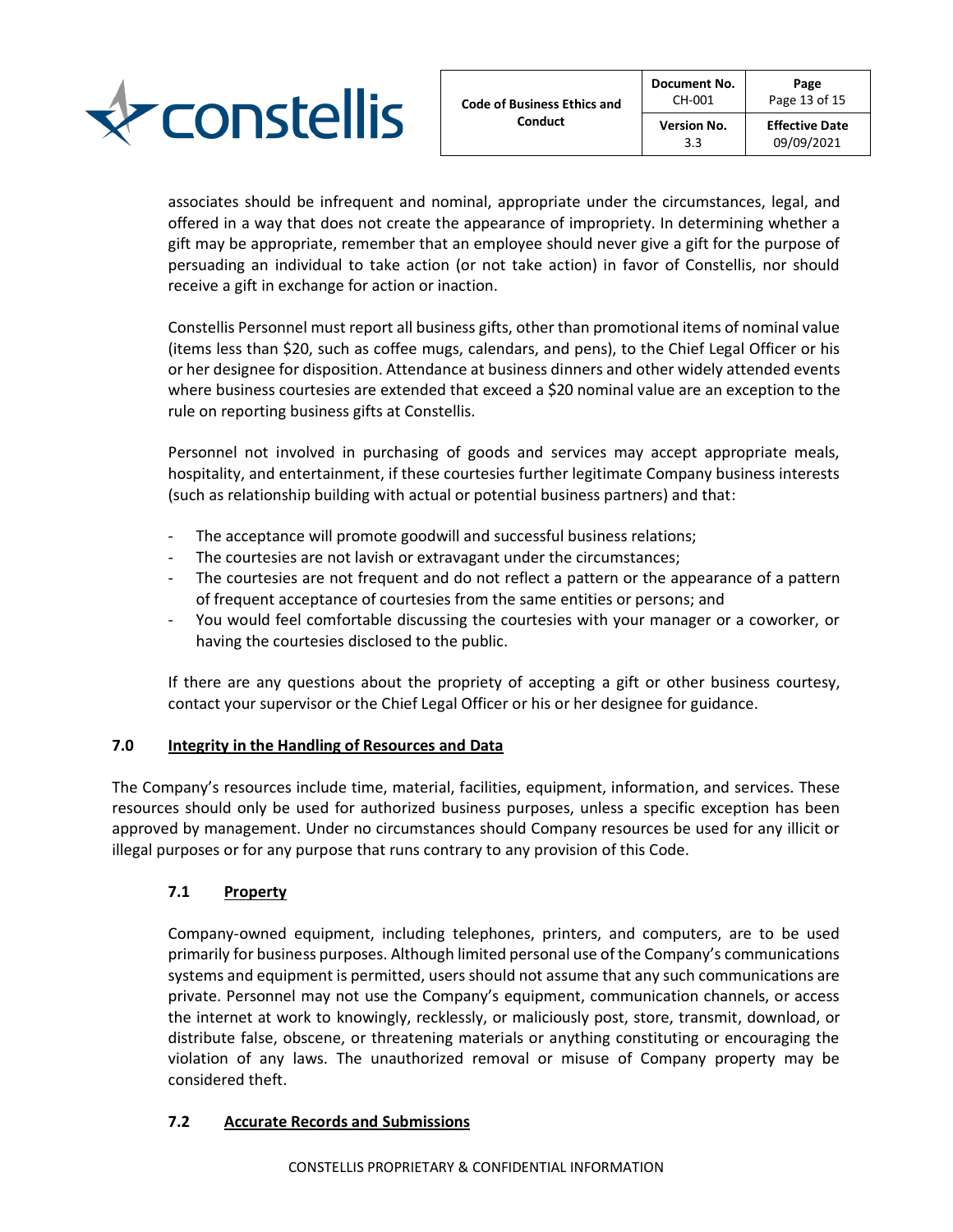

Constellis has a strict policy of complying with all record retention requirements imposed by laws and regulations. Personnel must not improperly destroy, alter, make false entries on, or willfully fail to make correct entries on any Company documents or records. Company Personnel are also expected to ensure that any information provided internally or to outside parties is accurate and truthful. When Constellis is asked to provide information to a government or other regulatory authority, inaccuracies or falsehoods could result in severe legal and financial consequences for the Company; therefore, extra care must be given to any statements, certifications, representations, and submissions made to a government, regulatory authority, or an employee or representative of a government or regulatory authority.

# <span id="page-17-0"></span>**7.3 Protect Company Proprietary Information**

Information, knowledge, or know-how that gives a competitive advantage is considered intellectual property and is a valuable asset. The Company's intellectual property must be used for authorized Company business purposes only. Personnel must protect the Company's proprietary or private information, which may include, but is not limited to, technical designs or strategy, software, employee records, or information learned in a partnership or teaming arrangement. Personnel should be especially cautious when providing such information to an outside entity and should take proper steps to ensure the receiving party will protect Constellis proprietary information. The Company's intellectual property, including data and information systems, customer lists, and other trade secrets, must remain with the Company when an employee leaves the Company. Use of the Company's intellectual property by a former employee may be a violation of law.

# <span id="page-17-1"></span>**7.4 Protect Classified and National Security Information**

Due to the nature of our business, Company Personnel are routinely trusted with classified and national security information. All Personnel who are granted access to classified and national security information must take all necessary measures to protect such information and to coordinate all activities related to this information with the Industrial Security Unit and Legal Personnel who possess the appropriate clearances. Unauthorized access, dissemination, acceptance, or handling of classified information is strictly prohibited. Classified and national security information may not be disclosed to another person without the express approval from the appropriate U.S. government agency. Failure to properly protect classified information could result in harm to national security, fines and penalties, and/or suspension or debarment of Constellis from receiving future contracts awarded by the U.S. government.

# <span id="page-17-2"></span>**8.0 Dissemination, Review, and Waiver of the Code**

Each individual or entity receiving this Code is responsible for reading and understanding its contents; any questions or clarifications should be addressed to managers, supervisors, or the Chief Legal Officer or his or her designee. Each individual or entity is also responsible for affirming compliance with the Code by signing the Attestation or Certification of Compliance with the Code.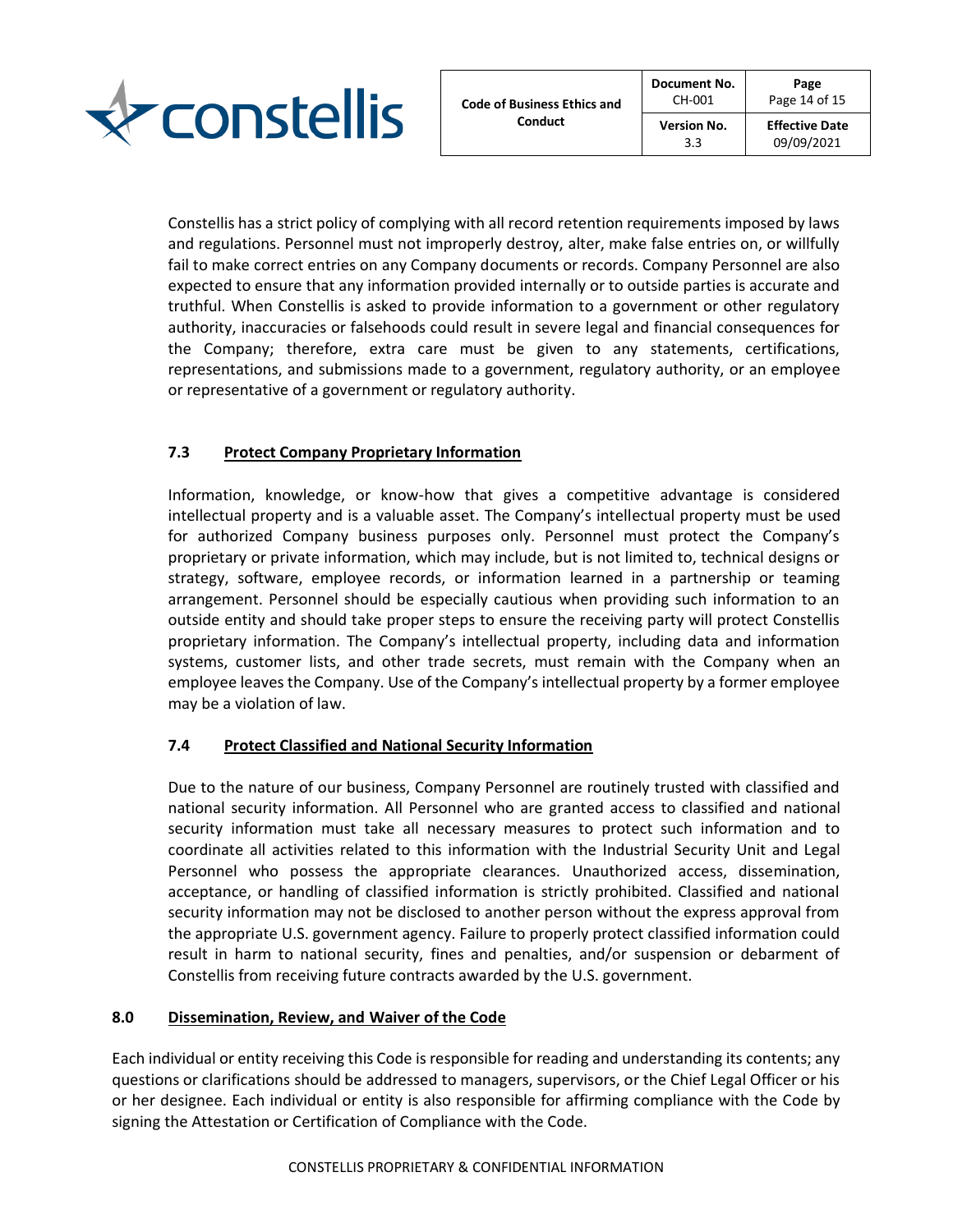

While the Code is meant to foster a fair and consistent administration and concern for all Personnel, it does not create an employment contract between any employee and Constellis. **Unless otherwise specified in a written agreement signed by the Chief Executive Officer, the Board of Directors, or their designee(s), or unless required under applicable law, all Personnel of Constellis, regardless of their classification or position, are employed on an "at-will" basis**. No officer, agent, representative, or employee of Constellis, except its Chief Executive Officer or the Board of Directors, has any authority to enter into any agreement for employment for any specific period of time or to make any agreement setting forth terms and conditions of employment.

No provision of the Code can be waived, including implicit waiver or pre-approval, unless reviewed and approved in writing by the Chief Legal Officer, the Chief Executive Officer, the Board of Directors, or a Board committee. This includes a conflict of interest or corporate opportunity, in any material respect, for the Chief Executive Officer or President, principal financial officer, principal accounting officer or controller, any other executive officer, or a member of the Board of Directors.

# <span id="page-18-0"></span>**9.0 Ethics and Compliance Training & Awareness**

Constellis requires all Personnel to participate in and complete regular ethics and compliance training as assigned. Completion of this training is a condition of continued employment with Constellis. Personnel who fail to complete assigned training in a timely manner will be subject to discipline, up to and including termination of employment.

As discussed throughout this Code, Constellis has Policies and Procedures that govern employment and our business with all of our clients. While this Code provides an overarching doctrine by which all Constellis Personnel must abide, employees are responsible for abiding by requirements even if not specifically referenced in this Code. Through the Company's various training and awareness programs, including regular electronic trainings, in-person trainings, newsletters, emails, the Constellis Policy Portal and the Compliance Corner SharePoint Page, all employees are expected to understand and abide by all the Company Policies and Procedures that govern their employment. These include but are not limited to Policies and Procedures that cover the following areas

- Anti-Corruption & Bribery
- Anti-Retaliation & Whistleblowing
- Anti-Trafficking in Persons
- Delegation of Authority
- Conflicts of Interest
- Data Protection
- Drug, Alcohol, & Substance Abuse
- Employee Discipline
- Export Controls
- **Firearms**
- Harassment Prevention
- Human Rights
- Incident Reporting
- Political Activities & Lobbying
- Prevention of False Claims
- Records Retention & Management
- Risk Management
- **Safety**
- Third Party Due Diligence
- Use of Force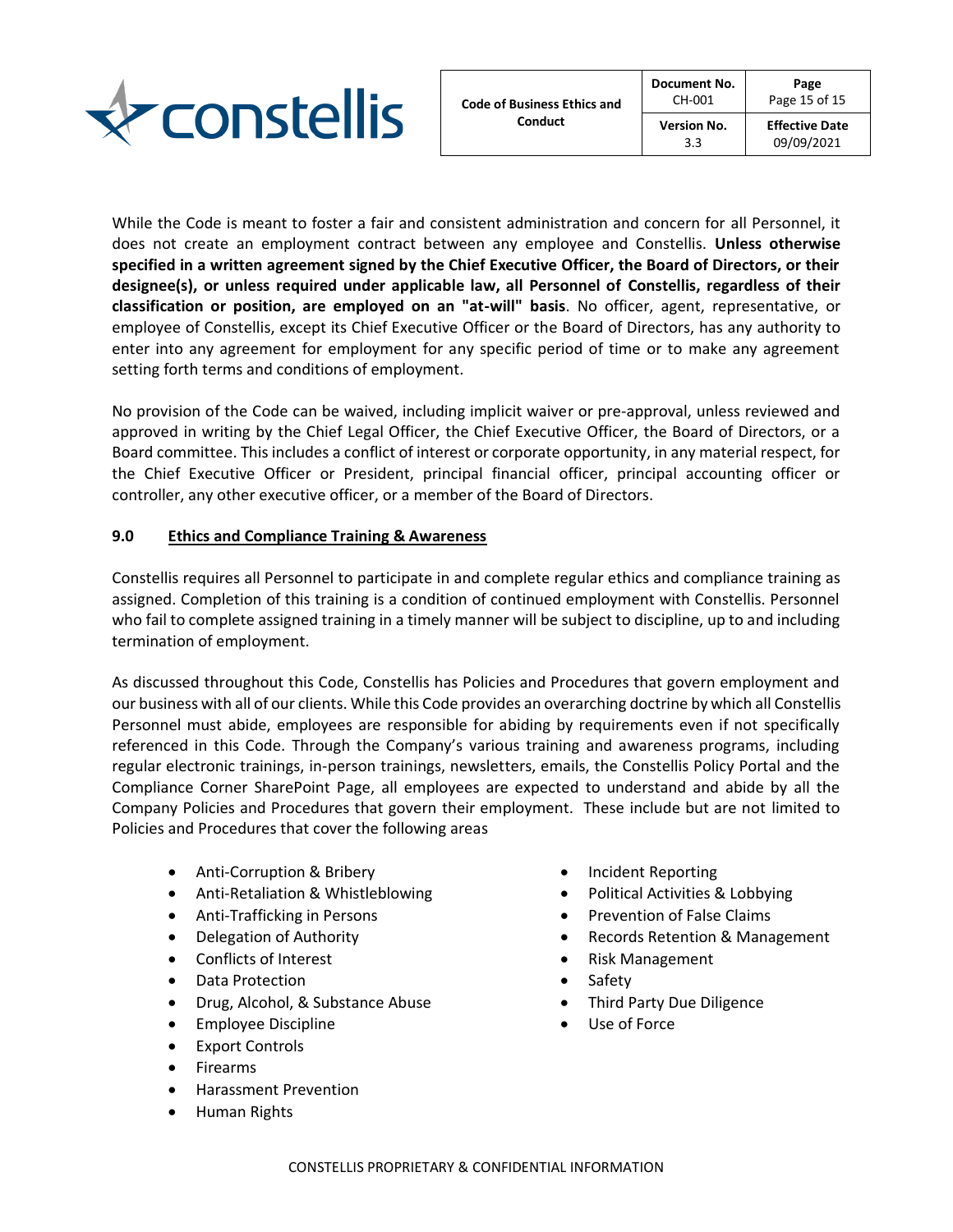

3.3

# **EMPLOYEE'S (AND PROSPECTIVE EMPLOYEE'S) ATTESTATION OF COMPLIANCE WITH THE CODE OF BUSINESS ETHICS AND CONDUCT**

As set forth in its Code of Business Ethics and Conduct, Constellis is committed to the highest standards of integrity, ethical behavior, and compliance with all applicable laws. As an employee (or prospective employee) of Constellis, I support these objectives and affirm the following:

I have read and understand the Code of Business Ethics and Conduct, including the Statement of Conformance to international standards, including but not limited to the PSC.1 Standard and ISO 18788. I understand that the Code sets forth the minimum standards of conduct with which I must comply.

I am personally responsible for complying with all sections of the Code of Business Ethics and Conduct and acting ethically and with integrity at all times.

I will be held accountable for my actions, and any violations of the Code of Business Ethics and Conduct may result in disciplinary action, up to and including termination.

It is my duty and responsibility to report any known or reasonably suspected violations of the Code of Business Ethics and Conduct or Constellis policies. I may report such violations to my manager, Human Resources, Security, the Chief Legal Officer or his or her designee, or the Ethics Hotline, and I may do so anonymously.

It is my responsibility to understand the Code of Business Ethics and Conduct, and I should direct any questions to my manager or the Chief Legal Officer or his or her designee.

I also attest that nothing in my past or present conduct contradicts the Code of Business Ethics and Conduct, Statement of Conformance, or adherence to the clauses of the PSC.1 Standard and all other standards and guidelines included in this Code.

Signature Date Date Date

Print Name Title

This attestation must be completed and returned to your manager, Human Resources, or the Chief Legal Officer or his or her designee for retention with your Personnel records. Failure to do so may result in disciplinary action, up to and including termination, or failure to receive an offer of employment.